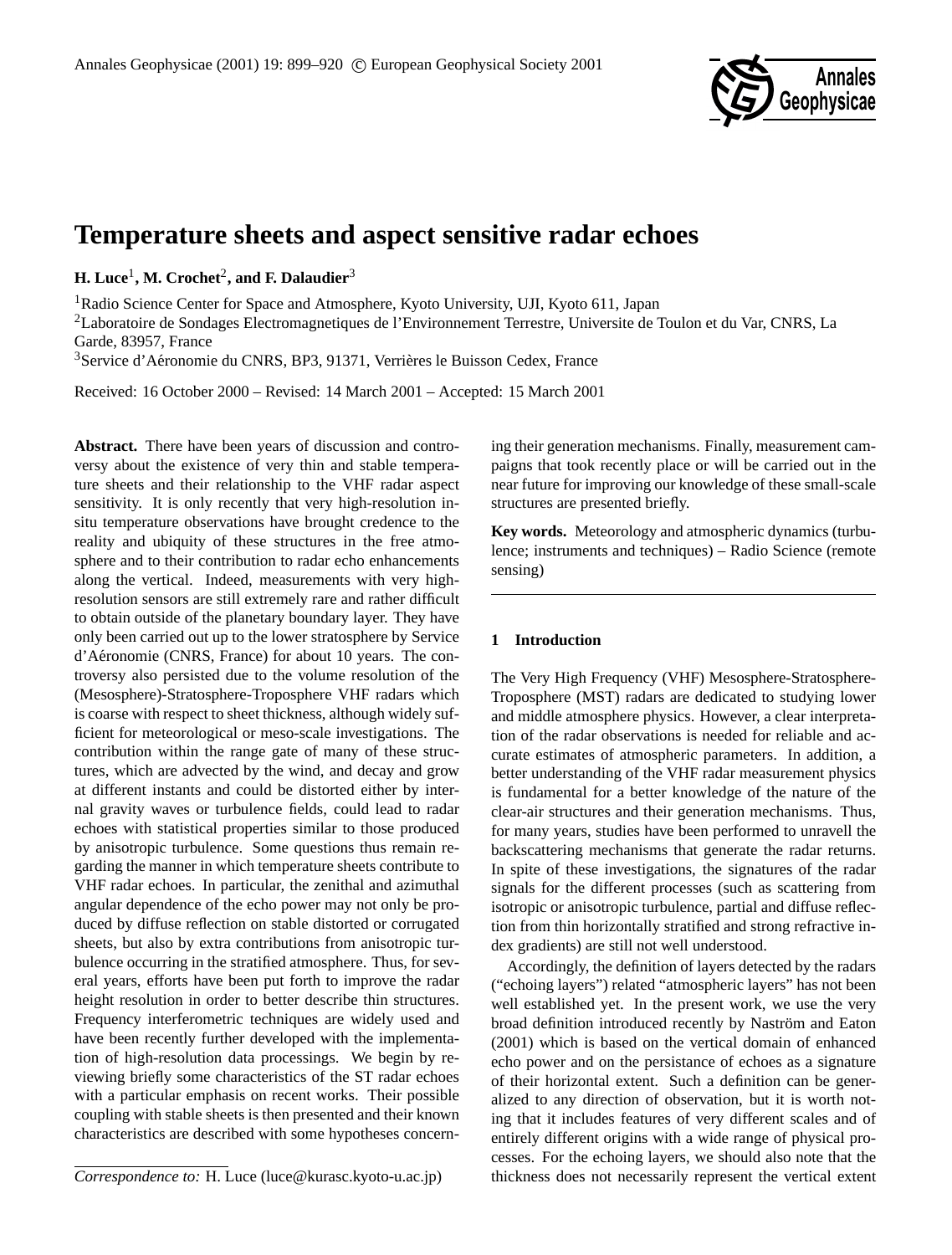

**Fig. 1.** Vertical power profiles averaged over 1 hour and measured by the 46.5 MHz MU radar in vertical and 15 oblique directions (after Tsuda et al. (1997a). These observations are very typical of the characteristics of aspect sensitivity observed around 50 MHz. However, for shorter time scale averaging, the profiles can exhibit thin echoing layers of vertical echo enhancement, as in Jain et al. (1997) with the Indian MST radar.

where the refractive index inhomogeneities occur, primarily because the radar is limited by its range resolution and gives a smeared representation of the real structures. On the other hand, for studies making use of in-situ observations, the vertical extent of atmospheric structures are essentially defined by the vertical gradient of the temperature (or refractive index). This gradient is very weak and very strong for a so-called "layer" and "sheet", respectively, according to the terminology used by Woods (1968, 1969), for example, in studies of oceans or lakes. In the present paper, we will also use this definition for the term "sheets" even if the term "laminae" is also sometimes used. Note that the sheets refer only to structures of vertical extent of the order of the radar wavelength and not for the widely vertically extended structures presenting a large-scale temperature gradient. The term "turbulent layer" will be used for the structures in which random temperature or humidity fluctuations are observed. "Sheets" and "turbulent layers" can be associated respectively with "reflecting layers" and "scattering layers" used in radar literature regarding the manner in which both structures may contribute to the radar echoes.

The controversy on the effective backscattering mechanisms and nature of the echoing layers remains because radar measurements alone are not sufficient to solve the problem and because there is a lack of in-depth knowledge of the morphology and properties of the air inhomogeneities at small scales (several meters or less). Few experiments have been performed to obtain direct measurements at high-spatial resolution by in-situ techniques. This is probably due to the fact that many technical problems need to be resolved for probing the free atmosphere by balloons at such a resolution and that the knowledge of the small-scale structures did not seem to be of direct importance for meteorological applications.

However, several teams specialized in atmospheric turbulence research took up the challenge and after a few years, significant progress towards the description of the atmospheric structures at a meter-scale or less have been achieved. The MST radar echo interpretation was also improved during the last decade due to the improvement of the radar processing techniques for higher range resolutions.

In this review, progress in the description and interpretation of the VHF radar echoes is first presented. Since earlier references on observations and theory can be found in previous review papers by Röttger and Larsen (1990) and Gage (1990), for example, we will primarily stress the recent investigations and discuss them in light of direct observations of atmospheric temperature (and humidity) sheets. A synthesis of the known characteristics of these stable structures is then presented, and some hypotheses proposed for explaining the generation mechanisms are discussed. Finally, we introduce experiments that took place or will be carried out in the near future for improving our knowledge of these thin atmospheric structures.

### **2 Aspect sensitivity of the VHF radar echoes**

An essential property of the ST radar echoes operating at the lower VHF band is the dependence of the received power as a function of the zenith angle. Indeed, shortly after the development of the technique (Woodman and Guillén, 1974), it was observed that the echo power often strongly decreases as the radar beam is pointed away from the zenith. For historical reasons, this phenomenon referred to as "aspect sensitivity" even if "zenithal aspect sensitivity" would be more accurate. The azimuthal power dependence (or anisotropy) recently described in detail has been overlooked for a long time probably because it is technically difficult to investigate accurately with most of the available ST radars. Despite its weak intensity, the azimuthal dependence can reveal important characteristics of the scatterers, as discussed later.

The first (zenithal) aspect sensitivity observations in the lower atmosphere were reported by Röttger and Liu (1978) with the 53-MHz Sousy radar, and Gage and Green (1978) with the 40.5-MHz Sunset radar. Since these pioneer works, a large number of observations confirmed the phenomenon at VHF (e.g. Röttger and Larsen, 1990, and references therein; Hocking et al., 1990; Chu et al., 1990; Yoe et al., 1994; Hooper and Thomas, 1995; Jain et al., 1997, Palmer et al., 1998b, Tsuda et al., 1997a; Worthington et al., 1999a,b, 2000a). A recent example of the zenith angle dependence of the radar echo power with the Japanese Middle and Upper atmosphere (MU) radar is given in Fig. 1. Different techniques have been developed for aspect sensitivity studies, which make use of several beams (as in Fig. 1) operating sequentially or simultaneously. Radar Imaging techniques with High-Resolution data processing methods recently applied to MST radar studies can also be used for such investigations. A brief description of these techniques are is given in the Appendix.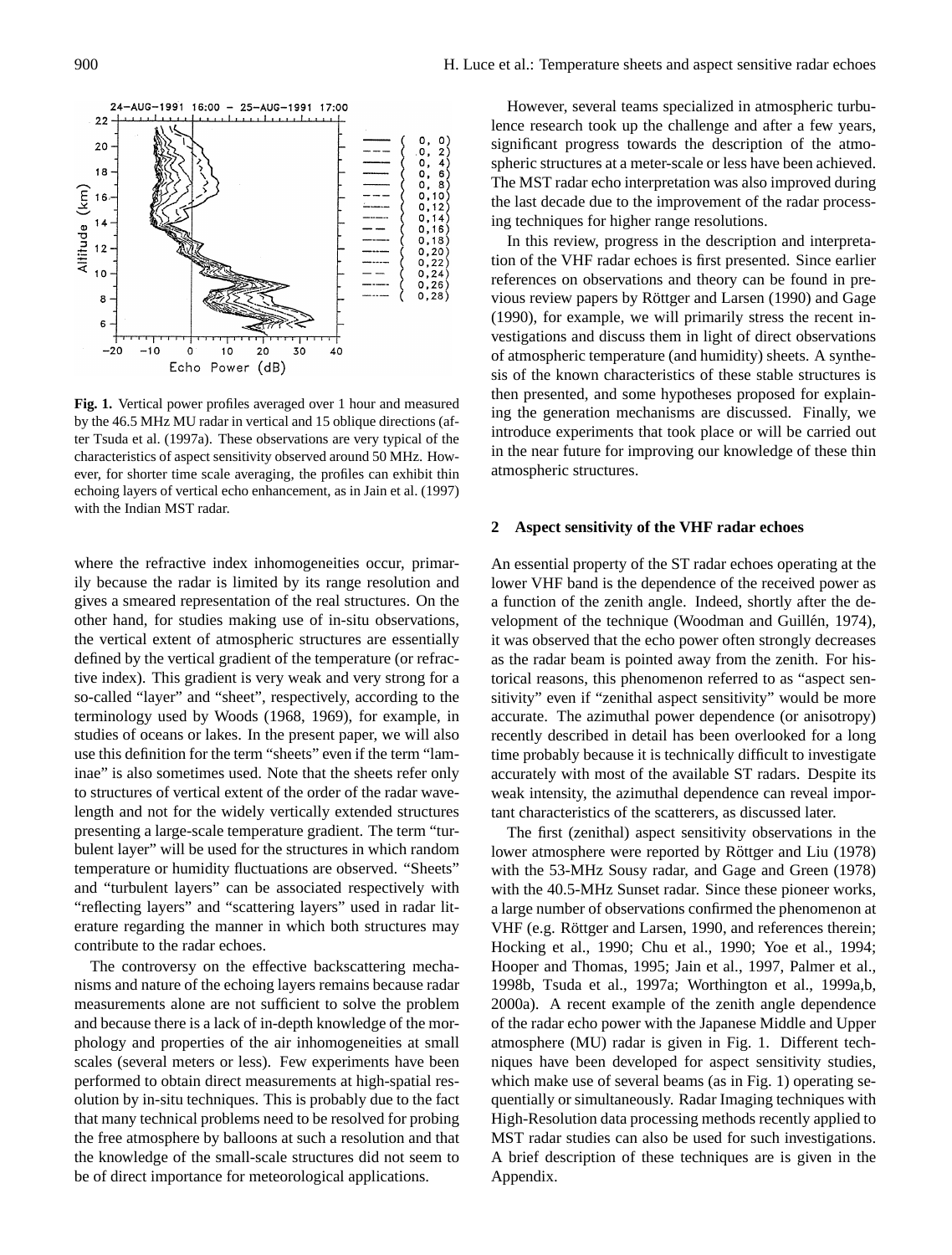#### 2.1 Consequences of aspect sensitivity

2.1.1 Biases on horizontal and vertical wind velocity measurements

Aspect sensitivity may produce an underestimate of the horizontal wind measured with the Doppler Beam Swinging (DBS) method (at least 3 beams) due to an effective radar beam-pointing angle in the oblique directions closer to the zenith than to the true beam direction (see Hocking, 1997 for a detailed review of wind measurements by MST radars). However, it was experimentally found by Tsuda et al. (1986) and Luce et al. (2001d) that zenith angles larger than 10 degrees can be used to avoid or drastically reduce this effect for radar systems with narrow beams (of the order of several degrees). The aspect sensitivity can also affect the vertical velocity measurement if the aspect sensitive turbulent layers or sheets are tilted with respect to the horizontal, as discussed recently by amongst others Palmer et al. (1998b), Chau and Balsley (1998), Worthington, (1999b), and Kawano et al. (2001). This phenomenon can be produced by the tilt of isentropic surfaces since the atmospheric layers can (at least on some occasions) be parallel to the isentropes (Bertin et al., 2000), by the effects of gravity waves (e.g. Naström and Van-Zandt, 1996) including mountain or lee waves (Caccia et al., 1997; Worthington et al., 2000b; and a review by Röttger, 2000) or by the onset of Kelvin Helmholtz Instability (e.g. Muschinski, 1996; Worthington and Thomas, 1997).

These tilt effects can be suppressed or at least reduced by averaging over a long period (several hours), since the effective beam tends to be centered on the zenith, as shown by Worthington et al. (1999a,b, 2000a). However, if the tilts are a consequence of orographic effects, biases can occur also for long-term averages (Worthington et al., 2001).

# 2.1.2 Errors in isotropic turbulence parameter measurements

A VHF ST radar offers the possibility of performing experimental studies on atmospheric turbulence, for example, theoretically investigated by Booker and Gordon (1950), Ottersten (1969), or Tatarski (1971). In a stratified fluid, turbulent events are classically interpreted as the result of flow instabilities (e.g. shear instabilities, convective instabilities in the troposphere, gravity wave breakings). However, the determination by VHF radars of turbulence parameters as the refractive index structure constant  $C_n^2$  which describes the intensity of the isotropic turbulence in the inertial sub-range or the eddy dissipation rate  $\epsilon$  (e.g. recently Cohn, 1995; Hocking, 1996; Delage et al., 1997; Hocking and Wu, 1997; Hermawan and Tsuda, 1999; Nastrom and Eaton, 1997, 2001; Furumoto and Tsuda, 2001; Tozza et al., 2000) within the stratified atmosphere can be biased by the contribution of aspect sensitivity. Clear evidence of aspect sensitivity effects was shown by Röttger (1980a) and Hocking (1986) due to the presence of thin peaks clearly superimposed to a larger Gaussian distribution in the Doppler spectra. The turbulence parameters must then be obtained after carefully removing the aspect sensitive components (but this operation can be extremely fastidious) or by using a radar beam sufficiently oriented far away from the zenith with any sidelobe oriented toward the vertical. The isotropic level is thought to be detected for a zenith angle larger than ∼10–15◦ (e.g. Green and Gage, 1980; Röttger et al., 1981; Tsuda et al., 1986; Hocking et al., 1990). However, some recent results obtained with a Beam-Scanning analysis (see appendix) emphasized that residual aspect sensitivity can occur at larger zenith angles with an azimuthal dependence up to 20◦ (Tsuda et al., 1997a), or even 30° in extreme cases (Worthington et al., 1999a,b). These results seem to indicate that a very large zenith angle should be used in order to completely suppress the aspect sensitivity effects at lower VHF. In our view, further investigations should be performed with a statistical approach in order to confirm or refute the universal character of these recent observations which can be extremely useful for the interpretation of the radar echoes.

### 2.1.3 Stability measurements

Since the vertical echo power was found to be related to the atmospheric static stability, i.e. to the vertical gradient of potential temperature (e.g. Gage and Green, 1978; Gage et al., 1985; Tsuda et al., 1988; Chu et al., 1990; May et al., 1991), an ST radar is, therefore, a useful tool for the detection of the tropopause and fronts (e.g. recently Hooper and Thomas, 1995; Caccia and Cammas, 1998; Campistron et al., 1999; Vaughan and Worthington, 2000; Caccia et al., 2000). However, because the associated echo layers are not always aspect sensitive, the relationship between aspect sensitivity and stability is not direct. Worthington and Thomas (1997) and Worthington (1999a,b) used aspect sensitivity associated with tilted stable layers and the resulting power imbalance between oblique radar beams for deriving information about horizontal wave vectors of the mountain waves. Vaughan and Worthington (2000) reconstructed the scenario of a tropopause fold event and could detect the intrusion of the stratospheric air masses due to the stability measurements with the Aberystwyth VHF radar. Caccia et al. (2000) also reported that stability measurements by ST radars are useful for the detection of cut-off low events characterized by potential vorticity anomalies.

#### 2.1.4 Improved sensitivity along the vertical

Aspect sensitivity also provides more reliable measurements at higher altitudes in the vertical direction than in oblique ones due to larger signal-to-noise ratios and detectability levels. Thus, wind velocity estimates in the DBS mode are limited by the detectability level of the spectra in oblique beams. With the Spaced Antenna technique, which only makes use of vertical beams, the aspect sensitivity can lead to more reliable estimates of wind velocity at higher altitudes than those obtained with the DBS technique (e.g. Hocking, 1997).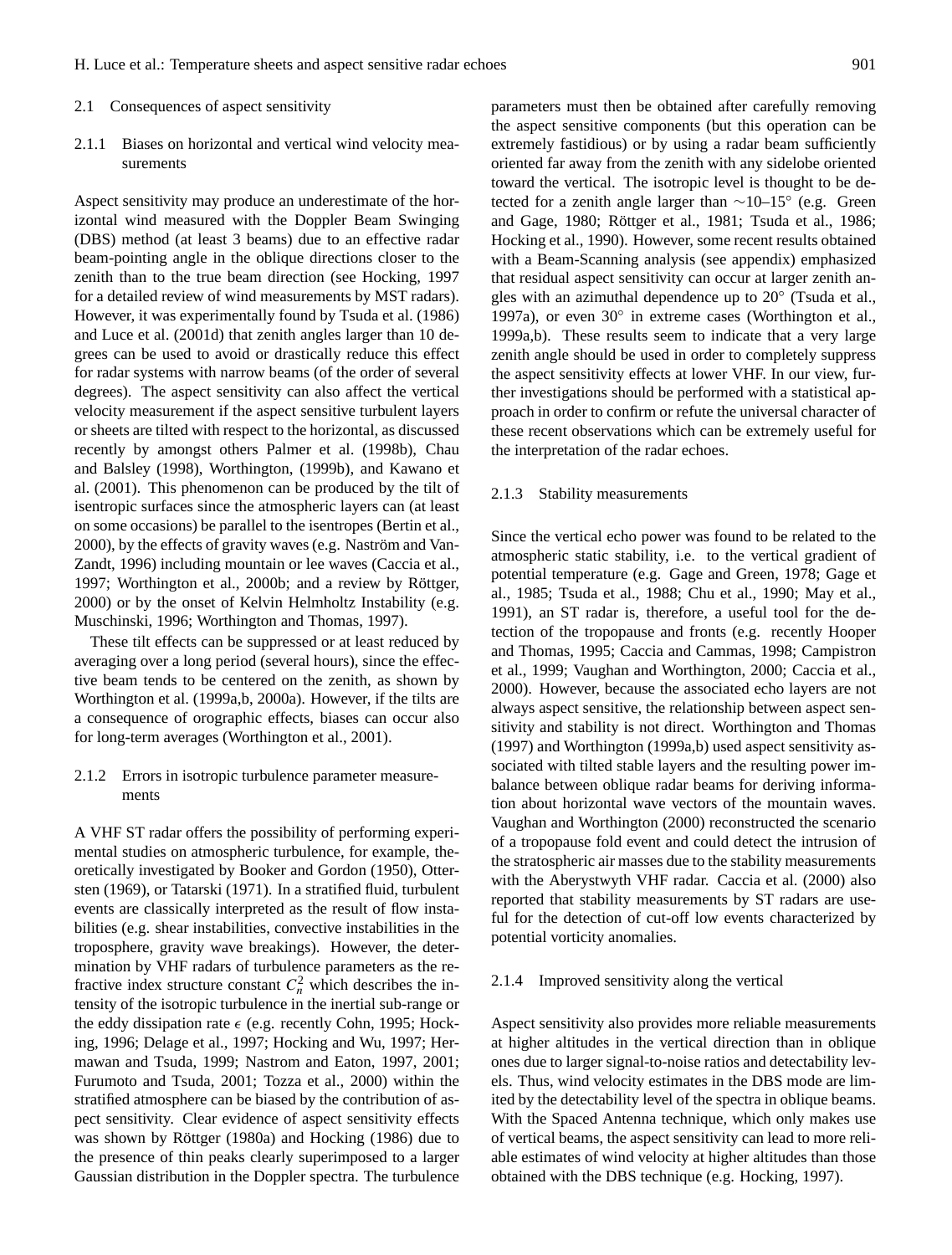

**Fig. 2.** 2D Map of signal-to-noise ratio obtained in a zonal plan over a 10 minute integration with the Provence radar using a Sequential Post Beam Steering (SPBS) technique. The half-power beamwidth is indicated by the radial lines at −5 and +5 degrees. The structure observed around the 4.8 km altitude clearly indicates a strong aspect sensitive echoing layer. Around 3.5 km, a less aspect sensitive echoing layer is also observed with a maximum off the zenith. The decrease in reflectivity at low elevation angles results from the loss of sensitivity of the radar (after Hélal et al., 2000).

# 2.2 Main characteristics of echo power

Aspect sensitivity is typically of the order of 10–20 dB compared to an oblique radar beam oriented more than 10 degrees away from the zenith. However, the phenomenon is also spatially and temporally extremely variable since it may depend on height, local geographic parameters such as orography, seasons and latitudes, or on meteorological conditions (passage of fronts, convection events, jet streams, etc.). It also depends on the radar parameters (e.g.wavelength, azimuth and zenith angle of the oblique radar beams, angular aperture of the main lobe, range resolution, etc.). It is then impossible to describe this phenomenon accurately and it is sometimes difficult to conclude if some observations are related to exceptional events or are statistically representative of the phenomenon.

### 2.2.1 Height dependence

Aspect sensitivity is primarily observed in the lower stratosphere and around the tropopause for radar operating approximately at 50 MHz. It is not systematic in the troposphere but it can be observed, as seen in Fig. 1 and also during tropopause fold events due to the intrusion of more stable air masses from the stratosphere or the passage of a frontal zone (see Sect. 2.1 for references). Hocking et al. (1986) performed measurements up to the 30 km altitude with the Sousy radar and observed that the phenomenon was not very pronounced in the middle stratosphere (above  $\approx$  18 km). However, it is often difficult to estimate correct aspect sensitivity values at higher altitudes with most of the ST radars because the atmospheric signals often disappear below the noise in oblique directions.

### 2.2.2 Aspect sensitivity factor

Zenithal power dependence in dB scales is sometimes more or less Gaussian-like (e.g. Gage, 1990, and references therein; and recently Jain et al., 1997; Tsuda et al., 1997a; Luce et al., 2000b) but can also reveal exponential or linear shapes and can depend on the azimuth (e.g. Worthington et al., 1999b). For describing the zenithal dependence with a single parameter, Hocking et al. (1986) modelled this dependence by using a Gaussian distribution and defined an aspect sensitivity factor (also called aspect angle)  $\theta_s$  which corresponds to the  $e^{-1}$  half-width of the Gaussian angular pattern of the echo power, assuming maximum echo power from the zenith (not to be confused with the angle for which the aspect sensitivity is no longer observed). This parameter does not contain information on the echo power enhancement along the vertical. This is why bias on  $\theta_s$  can be important when aspect sensitivity is not very pronounced. Estimates of  $\theta_s$  recently given by Campistron et al. (1999) with the 45-MHz CRA radar, Worthington et al. (2000a) with the 46.5-MHz MU radar and Chen et al. (2000) with the 49.9-MHz Jicamarca radar are typically a few degrees (2–4 degrees) in the stable lower stratosphere. In the troposphere, the aspect angle is generally larger but can also be occasionally very small, as indirectly reported by Hélal et al. (2001) with the Sequential Post-Beam Steering technique (see Appendix) and shown in Fig. 2.

However, the aspect angle estimates can depend on the method used for the calculations. The estimates from the spectral Doppler width give larger values than those obtained from the echo power (Campistron et al., 1999) leading to ambiguity in the interpretation of the backscattering mechanisms, according to Hocking and Hamza's (1997) criterion, which will be discussed later.

#### 2.2.3 Frequency dependence of aspect sensitivity

If aspect sensitivity is observed in the lower VHF band at least up to 72.4 MHz (Luce et al., 1995) the phenomenon was not observed at UHF frequencies, i.e. 430 MHz and higher frequencies in the lower atmosphere (Balsley and Peterson, 1981; Watkins and Wand, 1981; Sato and Woodman, 1982). An isotropic mechanism dominates at these frequencies, such as at VHF, when the beam is pointed far enough away from the zenith. However, very few data sets have been presented until now and one should not discount that aspect sensitivity may occasionally occur for specific or sporadic events. In our view, frequency dependence merits further exploration with extended data sets and multi-frequency comparisons, as performed by Röttger (1986).

### 2.2.4 Coherence of the aspect sensitive echoes

The aspect sensitive echoes around the vertical are generally associated with a narrower spectral width than the isotropic contribution (e.g. Tsuda et al., 1986). This observation indicates that the scatterers producing radar echoes at vertical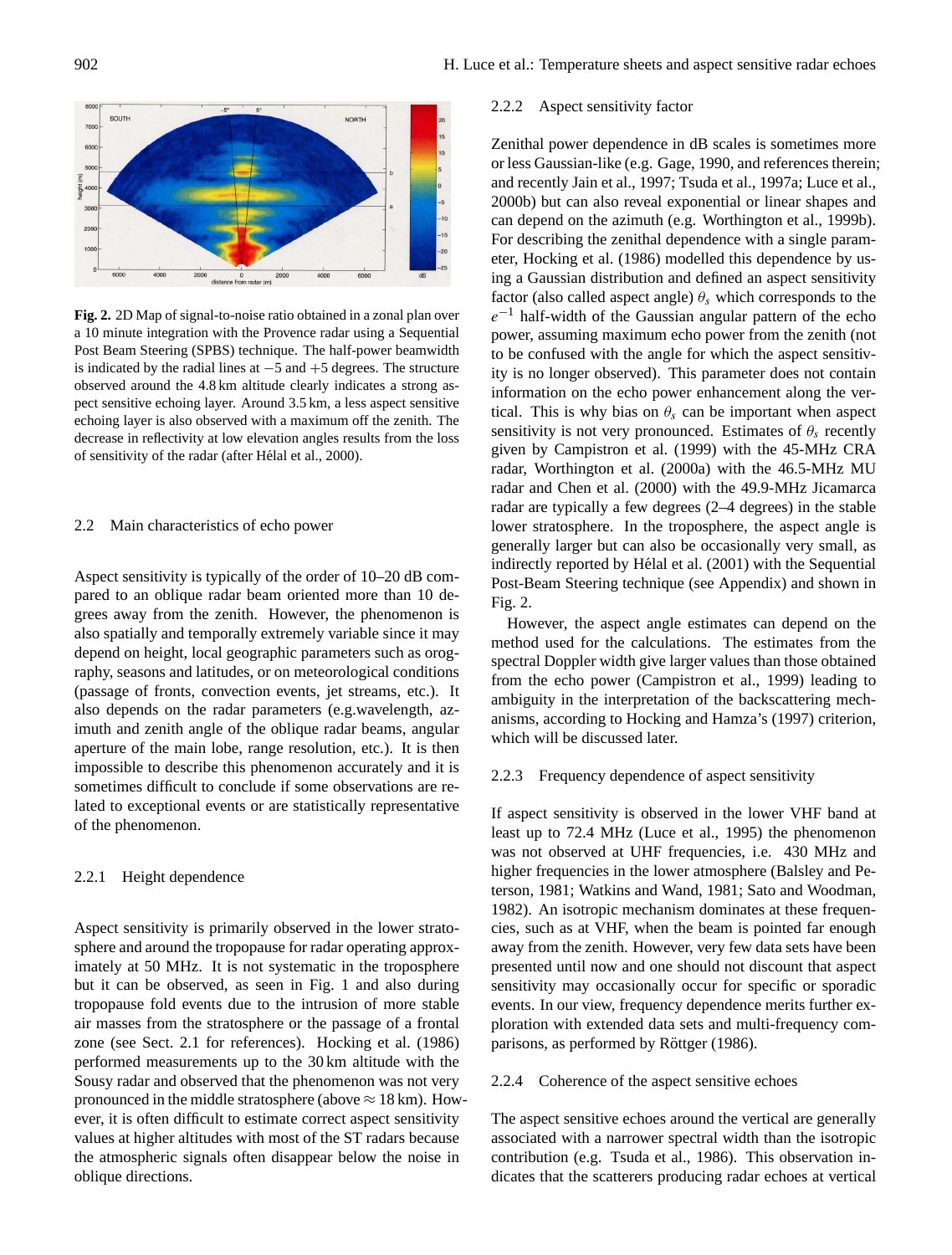

**Fig. 3.** Contour plot of azimuth angle variations of the echo power as a function of time (every 137 s) at 6 degrees off tbe zenith and a 6.85 km altitude with the MU radar. For this case, single humped time variations are clearly observed (after Tsuda et al., 1997b).

incidence are less time-fluctuating than the scatterers responsible for the echoes received off the zenith. An equivalent result was obtained by Röttger and Liu (1978) and Röttger (1980b) by estimating the integral-scale correlation time. The authors found that this parameter to be much longer in the vertical direction than in the oblique, even though this result was contested by Woodman and Chu (1989) because the correlation times were too long to be attributed to atmospheric events.

### 2.2.5 Azimuthal dependence of echo power

The azimuthal (or horizontal) power dependence strongly depends on the time resolution (e.g. recently Tsuda et al. 1997b; Palmer et al., 1998b; Worthington et al., 1999a,b, 2000a). Strong variations are generally observed on short time scales (several minutes or less) but the phenomenon can persist even after averaging over several hour intervals. Figure 3 indicates azimuth angle variations of the echo power as a function of time at 6 degrees off the zenith with the MU radar. The profiles can present single humped time variations, as indicated in Fig. 2 or double time variations, as shown in Fig. 4 (the second case seems to be more exceptional.) The ratio of the maximum to the minimum echo power was typically 5 dB but could exceed 15 dB for some cases. Recently, Worthington



**Fig. 4.** Horizontal maps of echo power distribution patterns with the MU radar averaged over 1 hour with 320 directions for four tropospheric heights (9.00, 9.15, 9.60 and 9.75 km). Such studies are difficult to perform at stratospheric heights due to the loss of sensitivity of the radar when the number of beam directions is large. **(a** and **(b** show a skew of the power pattern in the direction of the wind shear (about 10 m s<sup>-1</sup>km<sup>-1</sup>). The maximum of echo power is observed overhead. In some azimuths, the isotropic level is not observed before 30◦ off the zenith (after Worthington et al., 1999a).

et al. (1999a,b, 2000a) presented horizontal distribution patterns of echo power at tropospheric heights using the Beam-Scanning technique with 320 directions. With the MU radar, echo power maps sometimes exhibit strong azimuthal variations even after averaging over 1-hour intervals between -30 and 30 degrees off the zenith with a skew of the echo power distribution (Fig. 4). Even at  $30^\circ$  off the zenith, the ratio of the maximum to the minimum 1-hour averaged echo power can be of the order of 4 dB. It is worth noting that horizontal anisotropy was also observed by Van Baelen et al. (1991) by using Post Beam Steering (their Fig. 10, for example), and by Palmer et al. (1998a) (their Fig. 6, for example) with a Radar Imaging technique within the radar lobe.

Horizontal distribution patterns of echo power close to the zenith in the troposphere also exhibit fast variations over time scales of a few minutes and over adjacent radar gates as reported by Tsuda et al (1997a), Worthington et al. (2000a), and also by Chau and Woodman (2001) using High-Resolution radar Imaging techniques. Since the atmospheric structures are more stable within the lower stratosphere, the results can significantly differ for stratospheric echoes. However, at present, the loss of sensitivity of the radars inherent to the simultaneous use of many beams makes it difficult to conduct such experiments in the lower stratosphere, especially if the tropopause is high.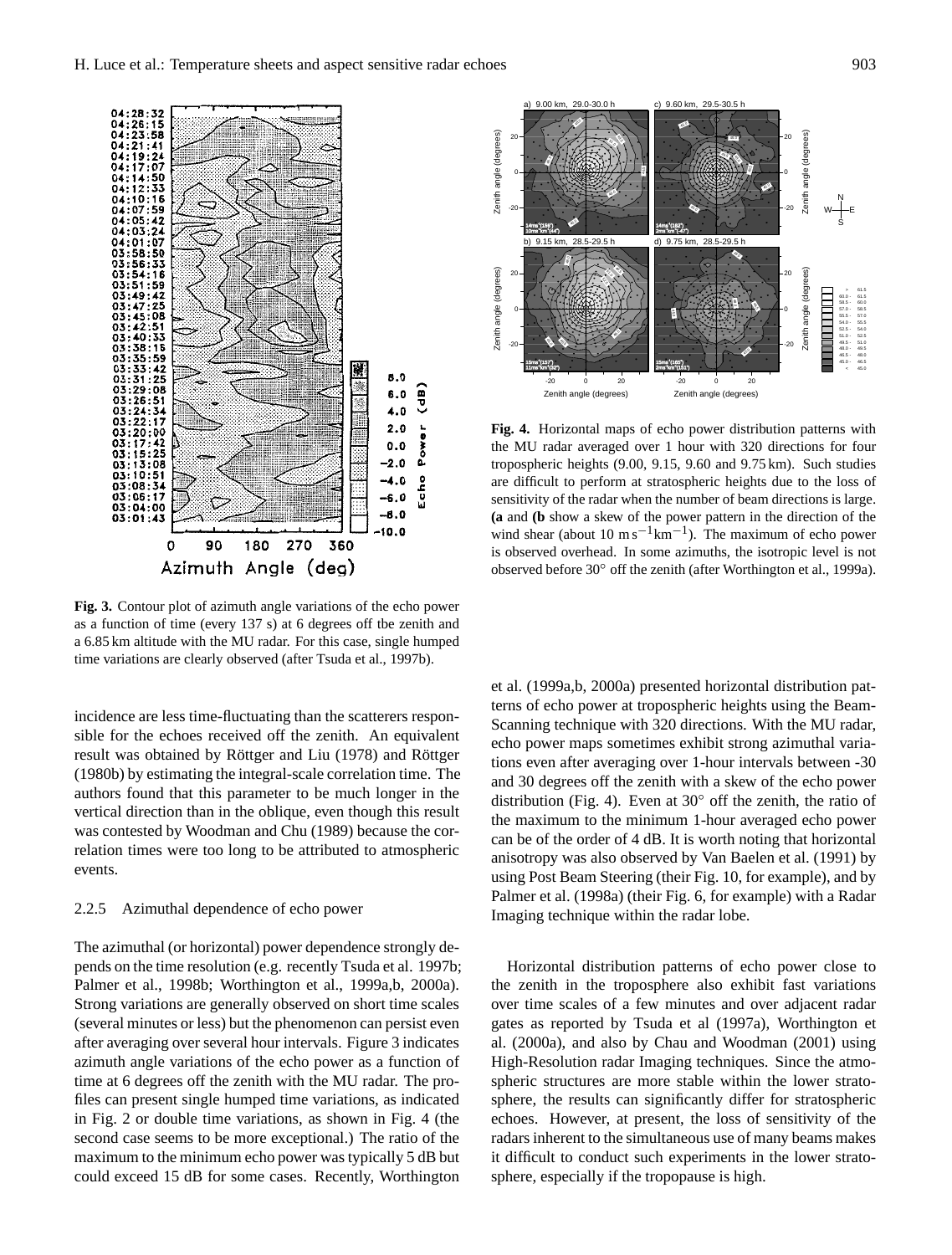

**Fig. 5.** (Top) Time-height cross sections of vertical SNR measured with the 53.5 MHz Sousy radar at a 0.5  $\mu$ s pulse duration (75-m range resolution) and time resolution of 33 s and (bottom) the corresponding radial velocities measured with the vertically pointing beam. The most striking feature is the large number of thin and long-lived echoing layers. Some of them can be thinner than the 75-m range resolution used (after Rüster et al., 1998).

# 2.2.6 Aspect sensitivity associated with maximum echo power off zenith

As already discussed in Sect. 2.1, aspect sensitivity can be associated with a maximum power off the zenith. This phenomenon could result from atmospheric targets located away from the zenith, as already observed at mesospheric heights by Röttger and Ierkic (1985), but more likely from tilted turbulent layers or tilted sheets in the lower atmosphere. The tilt measured with respect to the horizontal can generally be of the order of a few degrees or less, on average, (e.g. Röttger and Larsen, 1990, and references therein; Larsen and Röttger, 1991; Larsen et al., 1991; Palmer et al., 1991, 1993, 1998a,b; Chau and Balsley, 1998; Worthington et al., 1999a,b, 2000a; Kawano et al., 2001; Hobbs et al., 2000) or much more, such as 10 degrees in extreme cases, as reported by Worthington and Thomas (1997). Worthington et al. (1999a,b) also found that the zenith angle where the maximum echo power was observed is more pronounced in the troposphere than in the stratosphere.

Some studies showed that the tilt of the aspect sensitive echoing layers are related to instabilities. Worthington and Thomas (1997) reported that power imbalances between symmetric beams (resulting from a tilted echoing layer) were associated with a strong wind shear caused by long-period gravity waves. This result was confirmed by Worthington et al. (1999a,b) due to the measurements of horizontal maps of aspect sensitivity as discussed above. They also found that the wind shear direction corresponded very well with the skew of the power distribution.

Recent studies with High-Resolution Imaging techniques tend to show that the model of a tilted turbulent layer or tilted sheet could be an oversimplification of the real atmospheric structures that contribute to the radar echoes. Chau and Woodman (2001) showed several examples where at least 2 maxima were detected within the main lobe after Capon's or Maximum Entropy data processings (see Appendix), indicating the presence of at least 2 sources of backscattering. From our point of view, this result seems to imply that an apparent tilt could also result from the contribution of several facets of a distorted sheet surface or from the contribution of isolated scattering volumes within the radar beam.

### **3 Characteristics of the echoing layers seen by ST radars**

### 3.1 Observations of echoing layers in standard mode

The standard mode corresponds to the DBS observational mode described in the Appendix. Many radar observations in this configuration have revealed the presence of thin echoing layers, as most recently observed by Röttger (2001) in the polar atmosphere with the SOUSY Svalbard Radar (SSR). Those detected overhead are primarily observed in the stable atmosphere, i.e. just above the tropopause and in the lower stratosphere. Apparent layered structures can also be found within the troposphere even if it is less stratified than the stratosphere, but these can be destroyed by strong convective events (e.g. Wakasugi et al., 1985; Rüster et al., 1998). They can thus appear less persistent than the echoing layers in the lower stratosphere. This persistence (which can be related to a horizontal extent if they are advected by the wind) is extremely variable (from several minutes or less, to several tens of hours). The shortest ones could be related to punctual and local atmospheric events, and therefore, are very difficult to analyze in detail.

Generally, the well-defined echoing layers observed with ST VHF radars are associated with aspect sensitivity (e.g. Wakasugi et al., 1985; Tsuda et al., 1986, 1988; Kilburn et al., 1995; Jain et al. 1997). Recently, Rüster et al. (1998) made use of a  $0.5-\mu s$  duration pulse (75-m range resolution) with the Sousy radar and revealed isolated echoing layers of a thickness less than 75 m (Fig. 5). Thus, it is often concluded that the atmospheric structures that produce the echoing layers are confined within volumes of vertical extent much smaller than the range resolution used (e.g. Röttger and Schmidt, 1979; Hocking and Röttger, 1983; Sato et al., 1985) and the Frequency Domain Interferometry techniques applied to MST radars (see below) seems to confirm this assertion. The separation in height of the echoing layers can be several hundred meters or a few kilometers (e.g. Röttger, 1980b; Tsuda et al., 1988; Jain et al., 1998) but this result can be a direct consequence of the vertical resolution used and statistical studies on the topic have not been presented until now.

A better range resolution, i.e. up to 15 m, can be achieved by UHF radars. They could observe echoing layers thinner than 60 m, as reported by Ierkic et al. (1990), Wand et al. (1983), Delage et al. (1997) and Bertin et al. (2000), for example. With FMCW radars at several GHz, echoing layers of only several meters in thickness are very often observed (see Gossard, 1990, for a review on the topic and references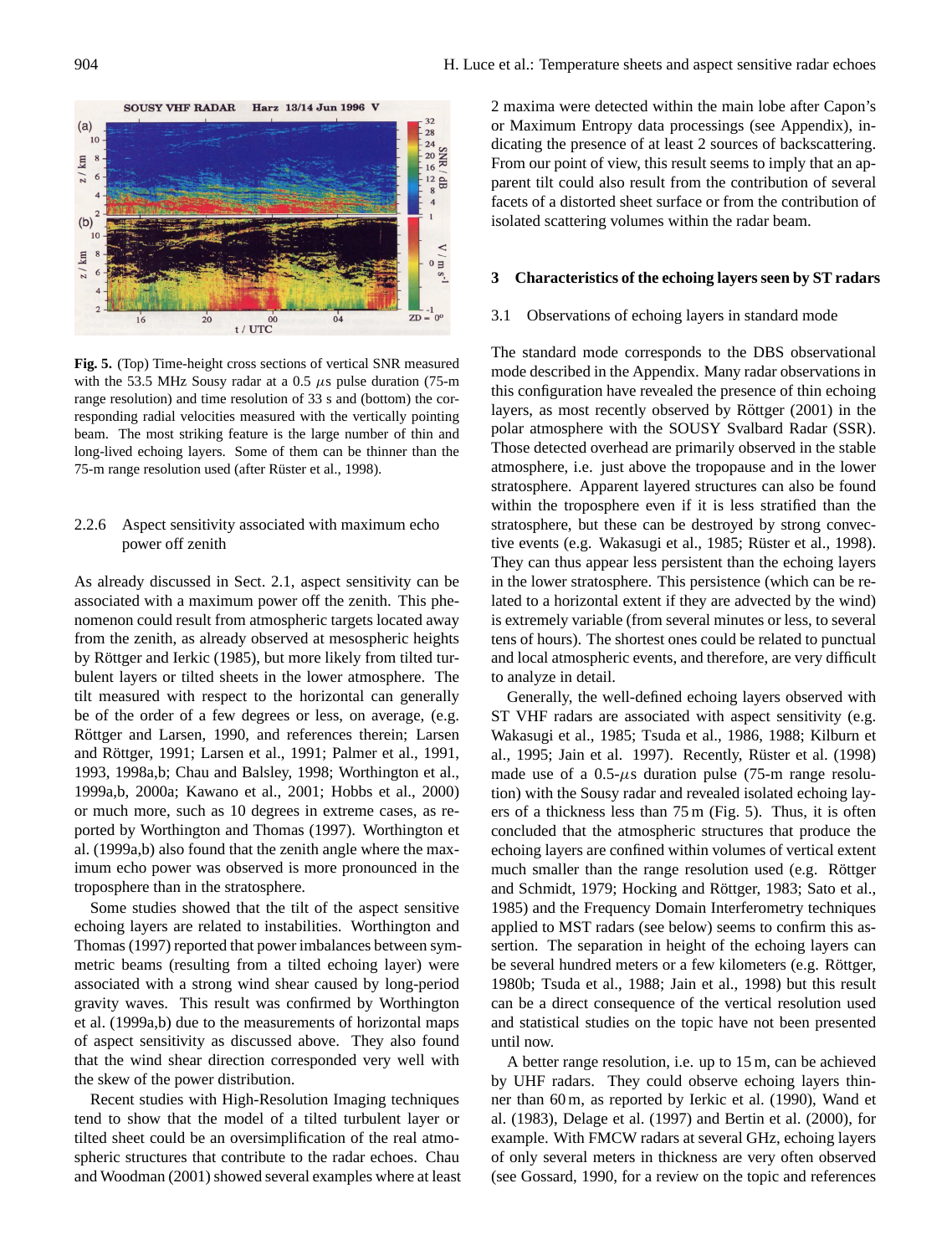on observations with FMCW radars and recently Eaton et al., 1995). Thin echoing layers can also be detected within the boundary layer by using acoustic radars (e.g. Schubert, 1977). At least in the free atmosphere, UHF radar echoes seem to be unambiguously produced by isotropic turbulence (at the scales corresponding to the Bragg scale, i.e. several cm, the stability effects should be of minor importance), as stressed by Röttger and Larsen (1990) and references therein.

#### 3.2 Observations at VHF with other modes

The classical technique consisting of transmitting a single (optionally phase-coded) pulse is not sufficient for an unambiguous estimate of the vertical extent of atmospheric structures that contribute to the ST radar echoes, since some echoing layers appear thinner regardless of the range resolution used. The improvement of the range resolution of the VHF ST radars implies a widening of the receiver bandwidth, which actually causes technical problems and could be infeasible in some cases due to frequency band allocation regulations. More sophisticated methods are thus needed for improving the resolving power of the ST radars.

#### 3.2.1 Observations with oversampling

Measurements with oversampling introduced by Röttger and Schmidt (1979) could be useful for the identification of isolated and very thin atmospheric structures with respect to the range resolution used. As shown by the authors, the technique was successful for the detection of cats-eye structures.

In the case of an "infinitely thin layered structure", the vertical power profile corresponds to the squared radar range weighting function. Fukao et al. (1988) presented a case where the echo power profile closely resembled this function for measurements at 10 degrees off the zenith, indicating the presence of a very thin atmospheric structure compared to the 150-m range resolution used. This structure caused an apparent wind shear. However, this technique has not been sufficiently used in spite of its potential and only a very few number of observations have been performed for vertical echo studies.

# 3.2.2 Observations with dual Frequency Domain Interferometry technique

The dual Frequency Domain Interferometry (FDI) technique was introduced by Kudeki and Stitt (1987) in MST radar studies within the mesosphere. This technique consists of estimating the coherence of the signals received at two closely spaced transmitter frequencies. It permitsthe improvement of the range resolution if a single scattering target contributes to the radar echoes within the range gate. Indeed, it can be shown that in this case, the signal coherence is related to its thickness, and the phase is related to its position.

In the lower atmosphere, the applications of the FDI technique, using an initial 300-m range resolution, indicated the presence of 50–150 meter thick echoing layers within the lower atmosphere (e.g. Palmer et al., 1990b; Liu and Pan,



500kHz FDI - Vertical beam

**Fig. 6.** Time-height cross sections of vertical signal-to-noise ratio after dual FDI processing with  $\Delta f = 0.5$  MHz and an initial 300-m range resolution with the MU radar. Thinner echoing layers than 300 m can be detected and more details on their vertical displacements seem to appear (after Kilburn et al., 1995).

1993; Kilburn et al., 1995). An example of the height-time cross section of the vertical signal-to-noise ratio after dual FDI processing with the MU radar is given in Fig. 6. However, the FDI results can be difficult to interpret for many reasons. First, above several tens of kilometers in altitude, the simultaneous effects of the spherical curvature of the wavefront and the unknown horizontal correlation length of the irregularities become important. Thus, as stressed by Luce et al. (1999), the problem can no longer be resolved by a closed set of equations and the solution obtained by ignoring these combined effects can be a very crude representation of the real atmospheric structures. Others limitations and strengths of the technique have also recently been studied by Luce et al. (2000a,b, 2001a) and Chen and Chu (2001). Chilson et al. (1997) and Muschinski et al. (1999) used FDI for the detection of vertical motions deduced from the variations in time of the position of the echoing layer. However, Chen and Chu (2001) stressed, in particular, that the variations of the echoing layer position deduced by FDI is not necessarily related to a real displacement of a single atmospheric structure, but can be related to the fact that more complex structures than a single Gaussian-distributed layer may generate the radar echoes (as multiple turbulent layers or sheets). Röttger et al. (2000a) also stressed that the thickness of the echoing layers deduced from FDI may not be consistent with the thickness of turbulent layers or sheets due to the study of the variations in the mean scattering center positions (at a  $\sim$  0.1-s time resolution) using a combined Spatial and Frequency Domain Interferometry (SDI/FDI) technique (Röttger et al., 2000b). Indeed, the layer thickness deduced from coherence estimates of the echo results from a powerweighted average of the individual mean positions associated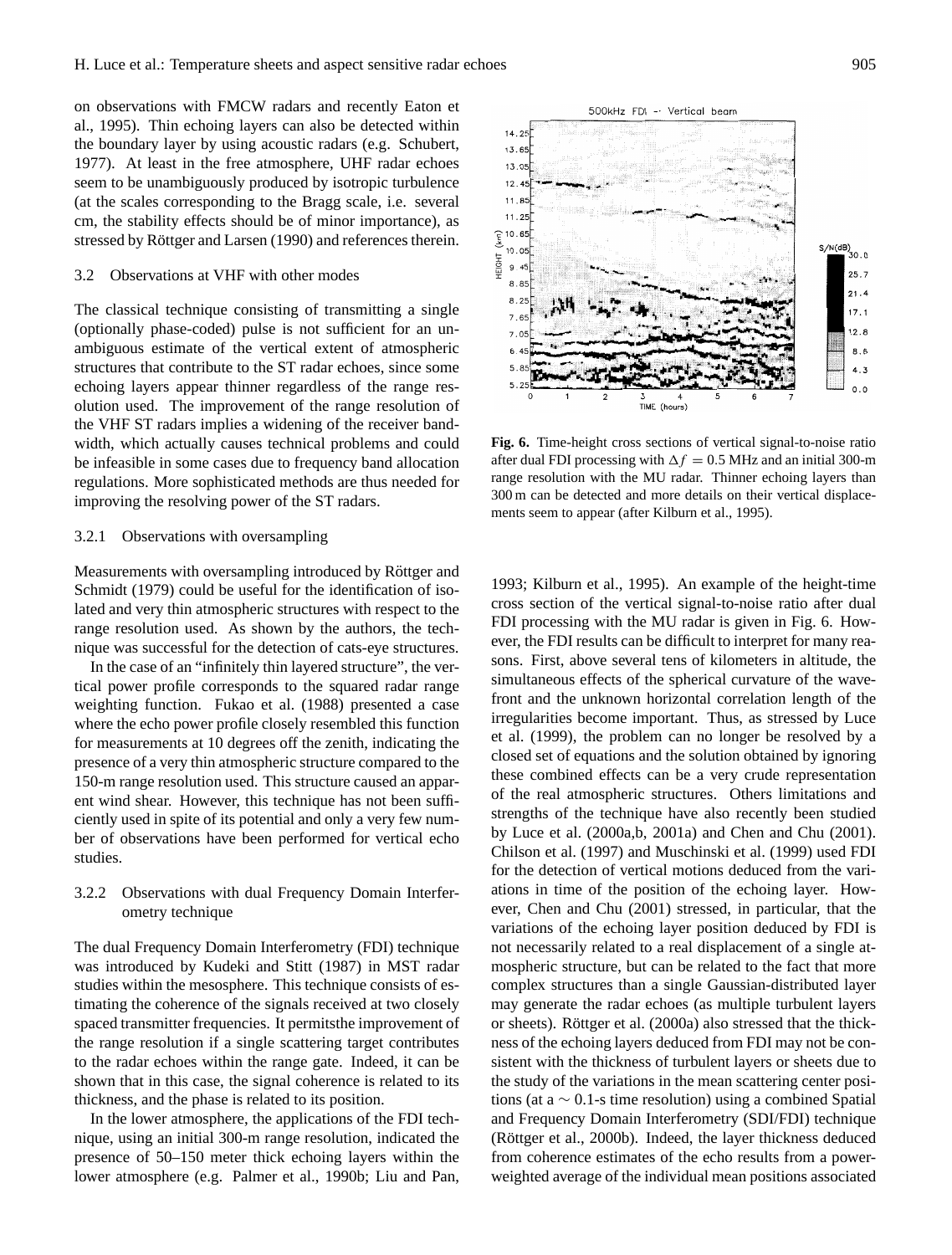

**Fig. 7.** Time variations of brightness distribution within a 300-m range gate estimated from a multi-FDI technique (4 frequencies between 46.25 and 46.75 MHz) with the MU radar and using (top right) Fourier Based imaging, (bottom left) Capon's method and (bottom right) MUSIC's algorithm. The result obtained with the classical dual FDI technique is given in top left. Similar features are obtained with the four data processings, but Capon's method indicates thinner structures than the dual FDI technique as also noticed Palmer et al. (2000). The MUSIC algorithm also indicates similar positions but the brightness distribution given by MUSIC is not representative of the depth of the atmospheric layer (after Luce et al., 2000a).

with each sample of the time series and these mean positions often show deterministic variations with time. Thus, these results merit further investigations for a deeper knowledge of these mechanisms at short-time scales.

3.2.3 Observations with multi-Frequency Domain Interferometry technique

Recent developments have extended the dual FDI technique to multiple frequencies. This technique can be considered as an extension of the frequency hopping technique applied by Franke (1990) for MST radar applications. It consists of transmitting  $N$  closely spaced frequencies within  $N$  consecutive pulses for (frequency) pulse compression. It can be shown that this approach is equivalent to the Fourier Based Imaging, as discussed by Palmer et al. (1999) and Luce et al. (2001c). Since the resolving power of this method is not sufficient, some methods with constrained optimization have also been applied, such as the adaptative Capon's method (Palmer et al., 1999, 2001; Chilson et al., 2001; Yu et al., 2000; Luce et al., 2001b,c) and the MUSIC algorithm based on a singular value decomposition of the coherence matrix (Luce et al., 2001c). The High-Resolution methods seem to confirm the results given by dual FDI, i.e. a single echoing layer within the range gate (Figs. 7 and 8), and Luce et al. (2001b) presented a case where possible Kelvin-Helmholtz Instability structures (several structures within the range gate) could be detected.

These recent results with High-Resolution methods are



**Fig. 8.** Time variations of brightness distribution within two successive 300-m range gates estimated from a multi-FDI technique with the Sousy radar, (four frequencies between 53.25 and 53.75 MHz) during the SOMARE99 campaign and using (top) Fourier Based imaging and (bottom) Capon's method. The position given by dual FDI is shown by the black line. Thin echoing layers and their vertical displacements are clearly described with Capon's method. However, as in Luce et al. (2000a), the HR techniques did not reveal more complex structures than a single echoing layer in spite of their potentialities to distinguish several structures (after Palmer et al., 2000.)

very promising for a deep analysis of the fine-scale structures within the atmospheric temperature field. They have already confirmed, especially due to the SOusy Multi-frequency Atmospheric Radar Experiment (SOMARE) campaign (Chilson et al., 2001), that the layered atmospheric structures are much thinner than the initial 300-m range resolution used and sometimes even thinner than the 50–150 m thickness obtained by dual FDI.

# **4 Various interpretations of aspect sensitive echoing layers**

The primary mechanism proposed for explaining the clearair echoes was the scattering from atmospheric turbulence, which was extensively studied for the tropospheric radio wave propagation beyond the horizon (e.g. Booker and Gordon, 1950; Batchelor, 1955; Ottersten, 1969; Tatarskii, 1971). The isotropic scattering from refractive index irregularities is usually advocated for explaining the echoes at UHF (because aspect sensitivity is not observed) and at VHF, for echoes received far from the zenith (e.g. Van Zandt et al, 1978; Vernin et al., 1990; Luce et al., 1996, 1997). However, the aspect sensitivity at VHF clearly indicates that atmospheric structures with larger correlation length in the horizontal plane than in the vertical contribute to the echoes around the zenith. Views differ on the nature of the anisotropic structures and on the backscattering mechanisms. A composite model for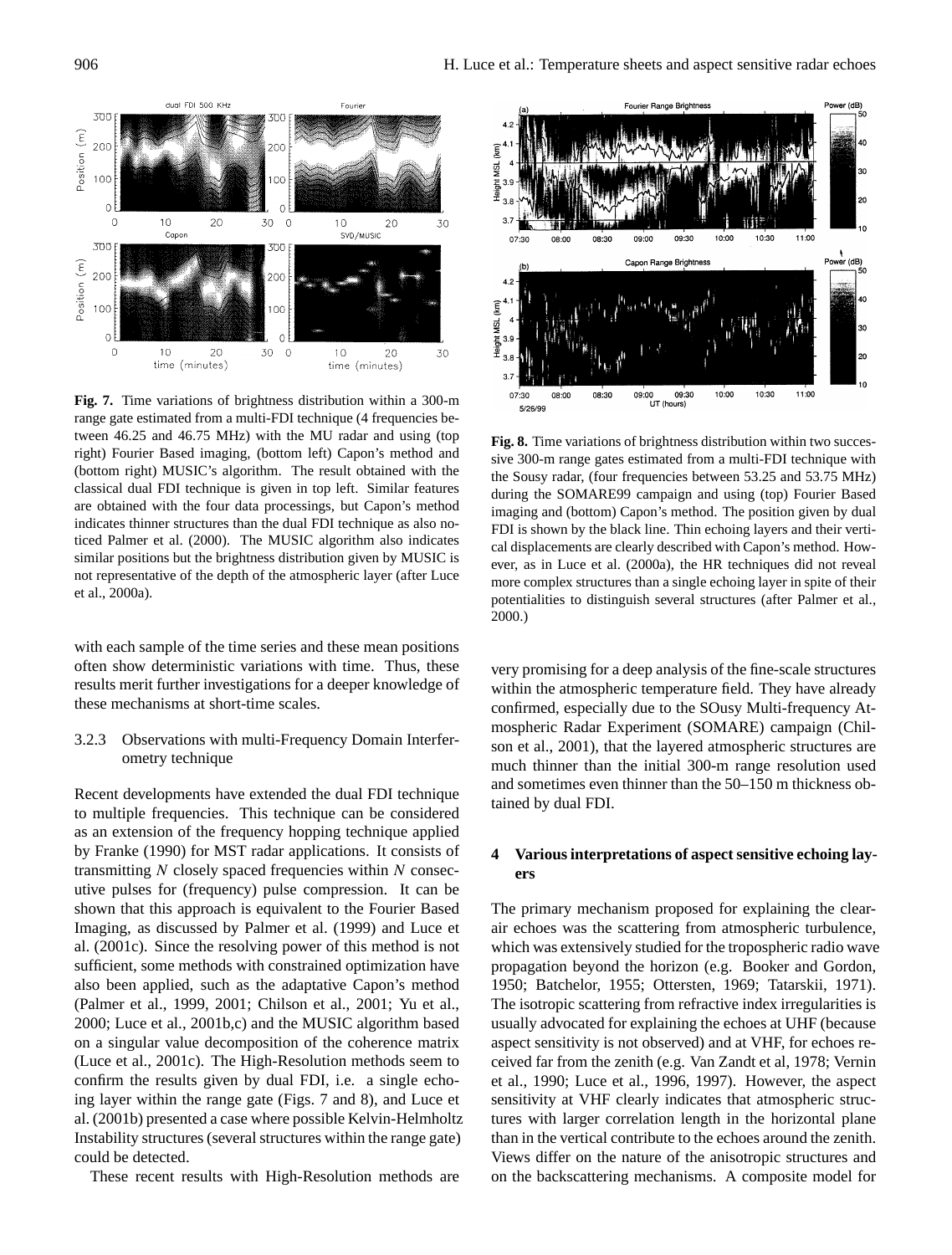

**Fig. 9.** Composite model for aspect sensitivity from Tsuda et al. (1986). Tsuda et al. (1997a) added the diffuse reflection on a rough surface that could replace the anisotropic turbulence in dotted lines.

interpreting aspect sensitivity has been proposed by Tsuda et al. (1986) (Fig. 9). The basic equations associated with each backscattering mechanism have been summarized, for example, by Röttger and Larsen (1990).

On the one hand, scattering solely from anisotropic turbulence (e.g. references in Röttger and Larsen, 1990; and recently, Hocking and Hamza, 1997) is often proposed for explaining aspect sensitivity. The turbulent eddies would become anisotropic due to the effects of the static stability, which is important at scales larger than the buoyancy scale  $L_B$  (e.g. Shur, 1962; Lumley, 1964; Weinstock, 1978; Hocking, 1985). Many models of anisotropic scattering mechanism were developed for different purposes by authors summarized by Gage (1990), for example, and more recently by Gurvich and Kon (1993), Doviak et al., (1996), Gurvich (1997), Holloway et al. (1997), and Chau and Balsley (1998), for example. On the other hand, partial reflection from stratified stable layers was also proposed (Röttger and Liu, 1978; Gage and Green, 1978; Röttger, 1980b). This mechanism was also speculated by Friend (1949), Friis et al. (1957), Misme et al. (1958) and Saxton et al. (1964), for example, to explain radio wave propagation beyond the horizon. The theory shows that this mechanism occurs especially at low radar frequencies, primarily depending on the thickness and shape of the layer, as stressed by Woodman and Chu (1989). To be a dominant mechanism at UHF, layers of thickness less than several tens of centimeters would have to exist. Strictly speaking, partial (or Fresnel) reflection occurs when a single or a few independent flat layers with a large horizontal extent with respect to the first Fresnel zone is embedded within the radar range gate. This condition is probably not satisfied



**Fig. 10. (a)** Comparison between a profile of the square of the vertical gradient of potential refractive index  $M<sup>2</sup>$  deduced from balloon measurements at a 150-m range resolution (dashed line) with a vertical echo power profile (solid line) observed by the MU radar **(b)** ratio **(c)** a linear regression curve and **(d)** cross-correlation function (after Tsuda et al., 1988). The proportionality between the vertical echo power and  $M^2$  (and, in particular, with  $N^4$  for dry atmosphere) seems to be systematic, indicating the VHF ST radars can provide reliable stability measurements.

for high altitude UHF observations. A more realistic model of diffuse (or quasi-specular) reflection (Ratcliffe, 1956) has been proposed by Röttger (1980a) for MST radar studies, taking into account the surface roughness produced by turbulence or distorted by buoyancy wave activities. Another extension of the partial reflection is the Fresnel scattering proposed by Gage et al. (1981, 1985). This mechanism involves a statistical approach since it assumes that many thin turbulent layers or sheets, highly coherent along the horizontal, are randomly distributed within the range gate. It was shown that this model provides an expression of the received power proportional to the mean squared gradient of the potential refractive index  $M^2$ , which is a measure of the atmospheric stability (Hocking and Röttger, 1983; Gage et al., 1985) or  $N^4$  if humidity effects are negligible (Green and Gage, 1980). Experimental studies confirmed the clear relationship between  $M<sup>2</sup>$  deduced from in-situ measurements with the echo power received at vertical incidence (e.g. Gage et al., 1985; Tsuda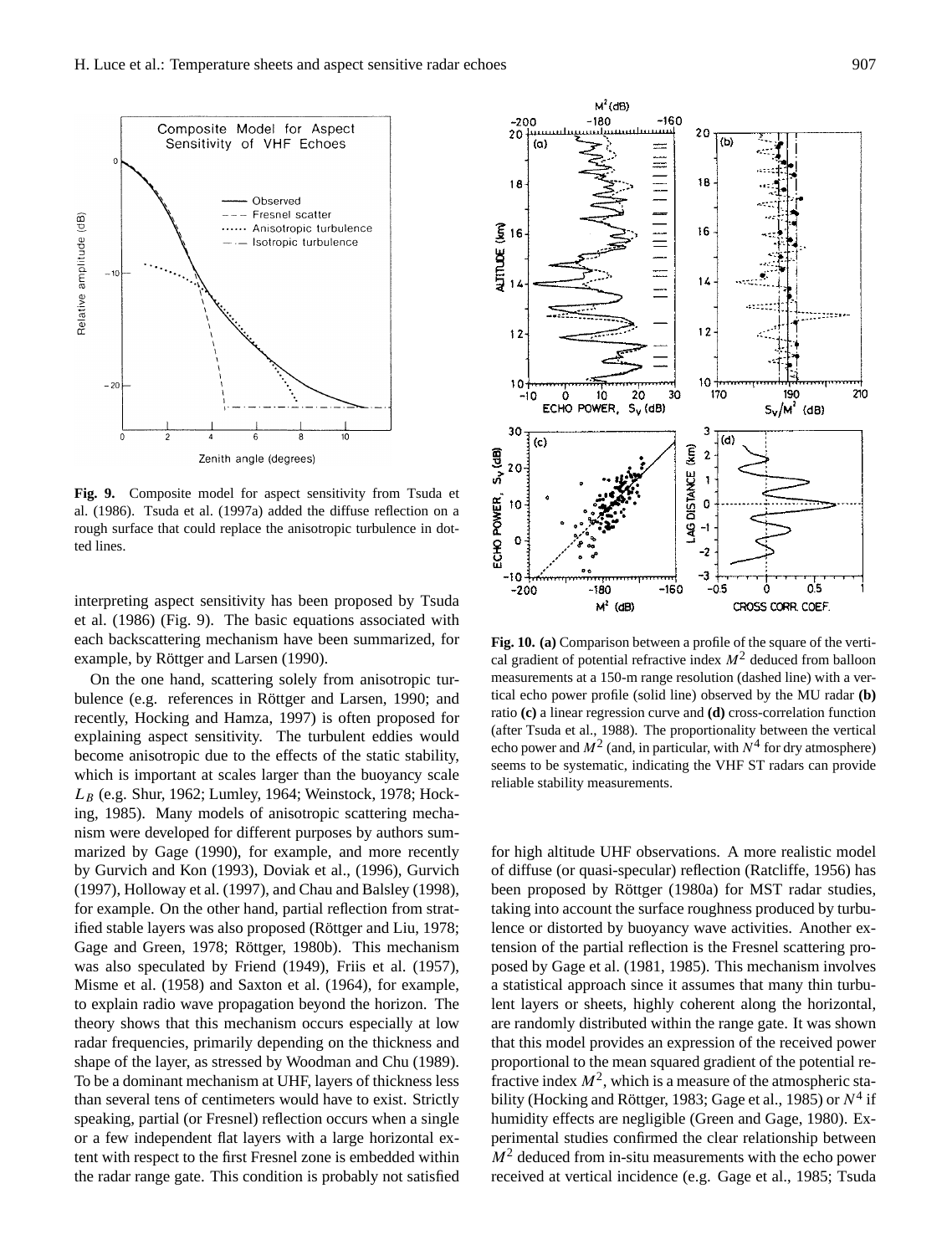

**Fig. 11.** Four comparisons between aspect sensitivity observations with the MU radar (squares with vertical bars indicating the standard deviation of the variations during the averaging time) with the results  $Z(\theta)$  of a model based on the hypothesis of layers with a surface corrugated by gravity waves (solid lines). The dashed and dot-dash lines indicate the squared MU radar antenna gain and the turbulent scattering level S, respectively. The values  $Z(\theta) + S$  are also given in solid lines. For more details, see discussions in Sect. 6 (after Tsuda et al., 1997a).

et al., 1988; Chu et al., 1990; May et al., 1991). An example is given in Fig. 10 from comparisons between MU radar and balloon measurements. This property permitted stability measurements by radars such as those discusssed in Sect. 2.1.

In combination with the isotropic model for power measurements far from the zenith, models based on anisotropic scattering mechanisms reproduce well the zenith angle dependence of the received power (e.g. Doviak and Zrnic', 1984, Waterman et al., 1985; Tsuda et al., 1986; Gurvich and Kon, 1993; Luce et al., 2000b). One of the reasons for these successful results may be the large number of "free" and sometimes unknown parameters, depending on the model, such as the vertical and horizontal correlation lengths of the irregularities that should also depend on scales. Moreover, the comparisons are usually in relative power levels leading to a simplification of the problem. Sheen et al. (1985) and Kuo et al. (1987) studied statistical distributions of radar echo power. The studies performed with the signals received along the zenith showed distributions fully compatible with volume turbulent scattering. Nevertheless, Gage et al. (1981) argued that the high static stability of the lower stratosphere is not favourable for scattering from turbulence structures. Recently, Jain et al. (1998) and Kawano et al. (2001) observed strongly aspect sensitive layers associated with high

Richardson numbers indicating that the backscattering mechanism by anisotropic turbulence is not relevant for the cases presented by the authors. Röttger (1980a) argued that the large-scale correlation time of the vertical echoes is too important to be attributed to turbulent echoes. These observations are more compatible with the hypothesis of partial reflection from sheets, although Woodman and Chu (1989) argued that this mechanism was not "plausible". Indeed, very thin structures (of the order of several meters) are needed and their lifetime may not be very long due to the effect of turbulence diffusion. Moreover, the partial reflection mechanism cannot explain the slow decrease in power with the zenith angle except if diffuse reflection from rough surfaces occurs since it can reduce the specular nature of the partial reflection. Recently, Tsuda et al. (1997a, b) explained the zenithal and azimuthal variations of echo power with the MU radar from a realistic model of gravity waves corrugating a reflecting layer (Fig. 11). This model explained observations leading to a decisive interpretation of the aspect sensitivity (see Sect. 6)

It was stressed by many authors that diffuse reflection or scattering by anisotropic turbulence is very difficult to differentiate since the roughness of the layer surface and the refractive index fluctuations within the turbulent layer may be described by similar statistics. One can speculate that the conclusions obtained by Sheen et al. (1985) or Kuo et al. (1987) mentioned above result from this property.

Hocking and Hamza (1997) proposed a quantitative relation between the degree of anisotropy of turbulence and the prevailing atmospheric conditions. The authors obtained a simple criterion for differentiating the scattering from anisotropic turbulence and partial reflection from the sheets. According to their theory, if the aspect sensitivity factor  $\theta_s$ is smaller than 5 degrees, the radar backscattering results from partial reflection and not from anisotropic turbulence, indicating that the recent estimates of 2–4◦ summarized in Sect. 2.2 are compatible with partial reflection.

Another decisive result has been previously obtained by Dalaudier et al. (1994) and Luce et al. (1995) with the observation for the first time of stable temperature sheets in the free atmosphere. A description of these structures (which have often been speculated about, but never observed before the use of high-resolution temperature sensors) is given in the following section. Dalaudier et al. (1994) and Luce et al. (1995) quantified the contribution of these thin structures to a vertical echo power of 2 VHF ST radars at 45 MHz and 72.125 MHz, and compared the observed vertical power profiles and the reconstructed profile in absolute levels. They confirmed that the partial reflection process may be dominant at least in the lower stratosphere and just above the tropopause. Moreover, it was shown by Luce et al. (1997) that the scattering from isotropic turbulence constitutes a good approximation of the radar echoes at 15 degrees off the zenith by using estimations of  $C_T^2$  from temperature measurements with two high-resolution sensors, separated by 1 meter along the horizontal. Figure 12 shows a comparison between the ratio of the vertical echo power and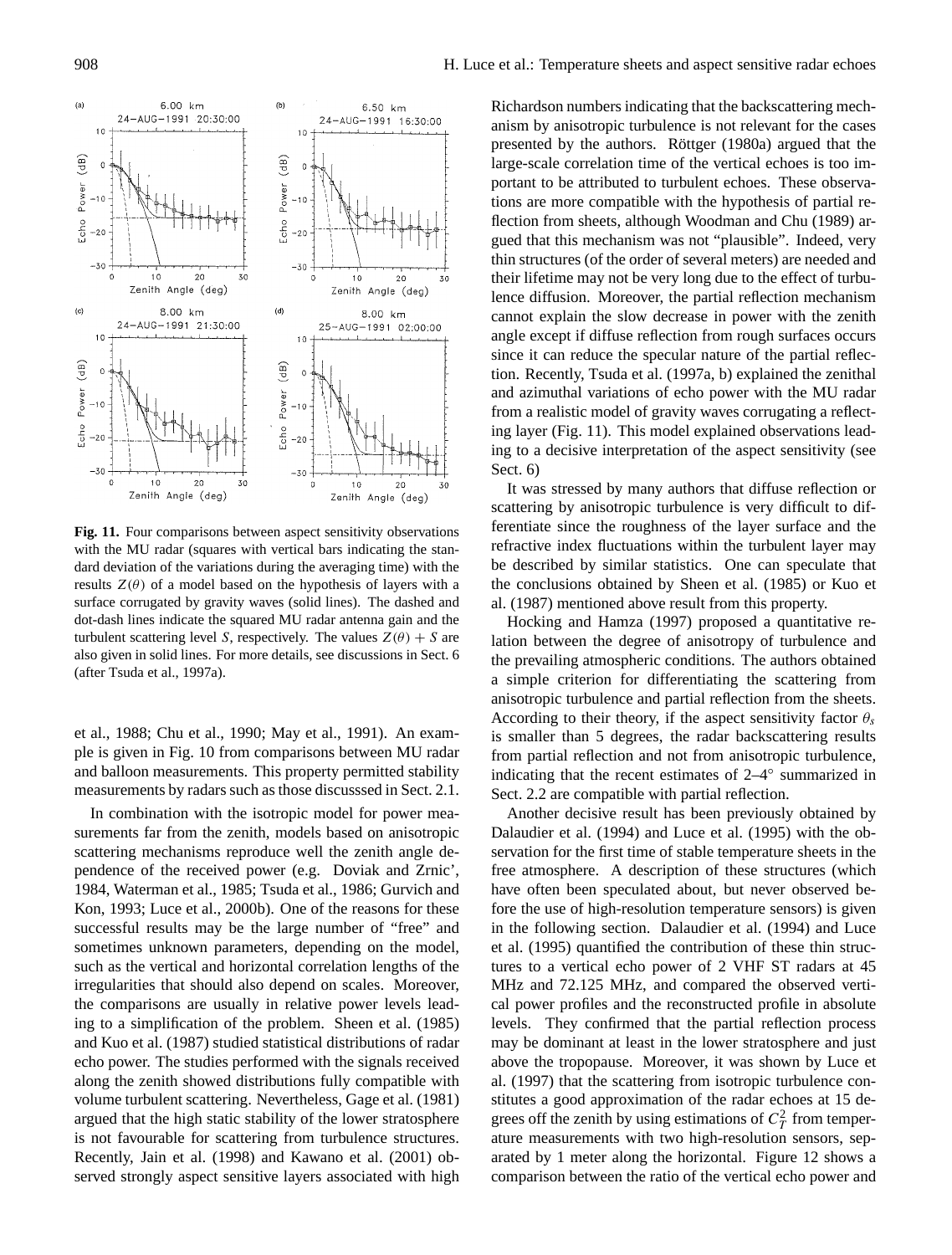

**Fig. 12.** (Dotted lines) Vertical profiles of the ratio of echo power measured in vertical incidence and at 15◦ off the zenith with the 45-MHz Provence radar during the RASCIBA90 campaign and for four periods where high-resolution balloon measurements could be performed. All the radar profiles (600-m range resolution) during the balloon ascent are indicated. (Thick solid lines) Vertical profiles of the ratio of reconstructed echo power profiles in vertical and oblique incidences from temperature and humidity measurements. The reconstructed profiles are based on the partial reflection mechanism in the vertical incidence from the temperature sheets (Luce et al., 1995) and on isotropic scattering from turbulence (Luce et al., 1997) in oblique and vertical incidences. Schematically, the profiles of ratio ([partial reflection]+[isotropic scattering])/[isotropic scattering] are calculated and compared to the radar profiles. These results clearly indicate the contribution of temperature sheets to aspect sensitivity.

the oblique one given by the models and by the radar observations. The reconstructed profile in vertical incidence is based on the added contribution of partial reflection from temperature sheets (Luce et al., 1995) and isotropic scattering by isotropic turbulence (Luce et al., 1997). The two kinds of profiles agree quite well indicating the significant contribution of the temperature sheets to the vertical echo enhancement. However, the Luce et al.'s studies did not discuss the origin of the possible horizontal anisotropy recently described in detail by Tsuda et al. (1997b) and Worthington et al. (1999a, b), for example, and did not explain the aspect sensitivity at intermediate angles between the zenith and off-vertical directions. These encouraging results for the knowledge of radar atmospheric physics also confirm that complementary observations by a ultra-high resolution insitu technique could shed more light on the backscattering mechanisms at VHF.

### **5 in-situ observations of stable sheets**

# 5.1 Observations in the free atmosphere

As indicated in the previous subsection, high-resolution temperature measurements collected during the RASCIBA90 campaign in France (Radar-Scidar-Balloons, 1990) revealed the existence of thin stable gradients (signature of sheets) in the free atmosphere coexisting with random temperature fluctuations (signature of turbulent layers) at small (∼ 1 m) energetic scales (Dalaudier et al., 1994). Examples are given in Fig. 13.

The sheet structure is commonly observed in the boundary layer (Misme et al., 1958; Saxton et al., 1964; du Castel et al., 1966; Lane, 1968; Gossard et al., 1985) and in oceans (e.g. Woods, 1968; Dugan, 1984) and lakes (e.g. Thorpe, 1977; Imberger and Ivey, 1991).

Dalaudier et al. (1994) found that the sheet thickness ranges between 1 and 60 m, their temperature increase ranges between 0.1 and 3 K, and their corresponding gradient ranges between 20 and 200 K per km with some maxima of 300 K per km. It must be pointed out that they do not constitute a distinct population in the histogram of the vertical gradients, giving rise to some subjectivity in their selection. Indeed, they were selected by using a criterion of local static stability, as explained by the authors and Luce et al. (1995). Some of them (30%) show ongoing or recent mixing despite the strong static stability. This implies that the categories of "sheets" and "turbulent layers" are probably not sufficient for describing the volume in which the small-scale atmospheric structures occur. It also indicates that a more or less intimate connection could exist between both structures, as suggested by some generation mechanisms discussed in Sect. 7.

The sheets are often in groups associated with or taking part in regions of high static stability. Most of them are observed in the lower stratosphere (Fig. 14). The horizontal extent of the temperature sheets also seems to depend on their temperature increase: the stronger  $\Delta T$  is, the larger the horizontal extent is, as deduced from comparisons of the high-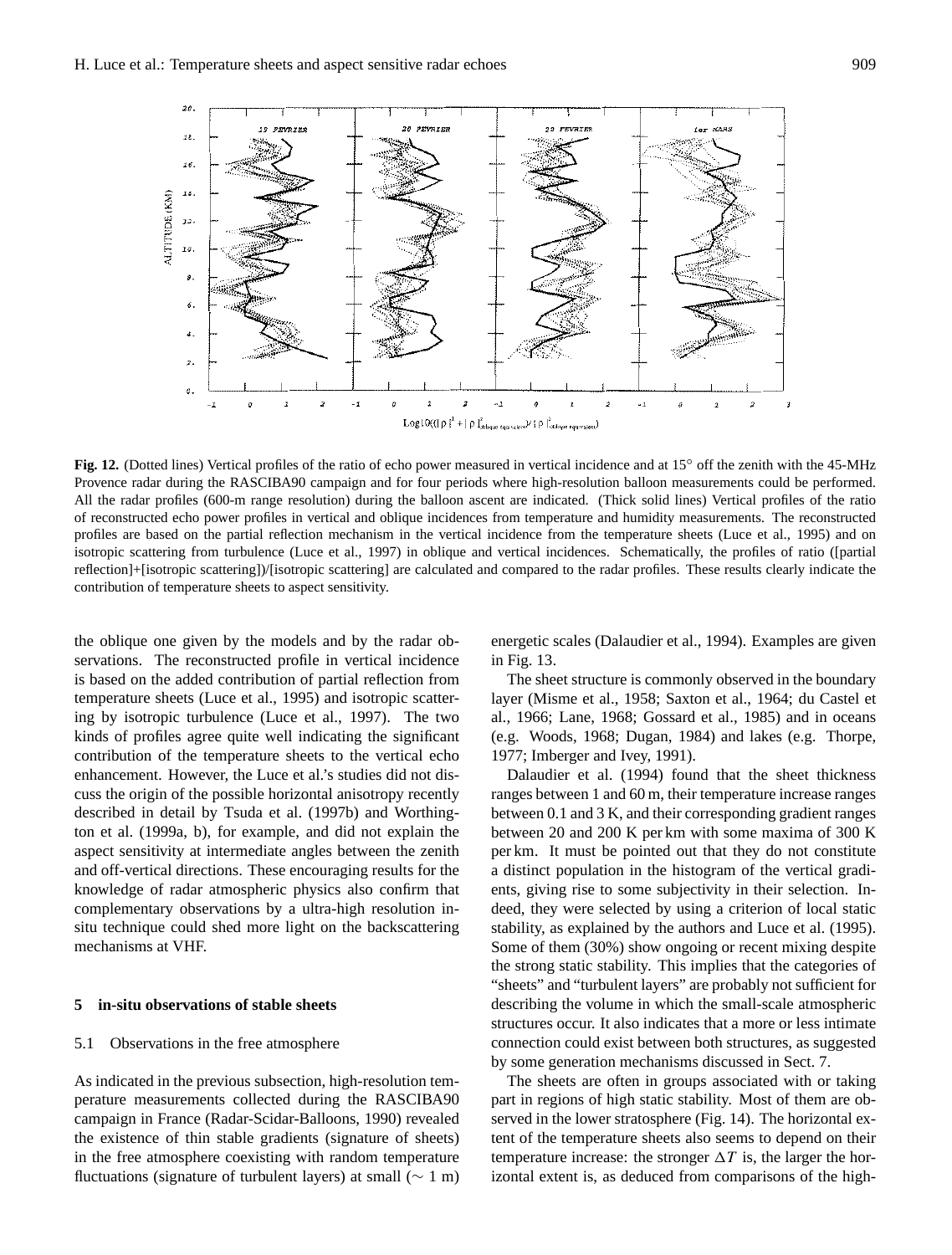**Fig. 13.** Examples of temperature profiles obtained at a 20-cm vertical resolution during the RASCIBA90 campaign (France) (after Dalaudier et al., 1994). The selected sheets are encircled by broken lines. Two close-ups of sheets "b" and "e" are displayed with the three profiles measured by three sensors separated by 1 m at the top of a square. Some of the sheets present ongoing mixing as in sheet b.

resolution profiles with those obtained with a coarse temperature sensor. These structures can present either very sharp boundaries, as shown by Luce et al. (1995) in their Fig. 2 or smoother boundaries. We can also suggest that it probably depends on the age of the sheet, as shown by Coulman et al. (1995) for larger-scale structures, and on the generation mechanism.

The probability of sheets seems to depend on the meteorological conditions, and is large near strong jet streams. They occupy a small fraction of the profiles but contribute to a large fraction of the temperature increase. The morphology of the sheets in the boundary layer is the same as in the stratosphere. In few cases, strong temperature fluctuations are observed (maybe by coincidence) below and/or above the temperature sheets. They seem to move and be distorted by the surrounding medium; local slopes seem to reach several tens of degrees. However, these preliminary estimates must be carefully considered since the sensor configuration used (4 sensors 1-m apart at the corners of a squared structure) is not really suitable for such studies.

5.2 Observations in the lower troposphere, planetary boundary layer and oceans

Kropfly (1971) reported temperature sheets as thin as 20 meters or less (some of the observed structures seem to constitute groups of thinner sheets) around the 2.9 km altitude, which is sometimes associated with very strong wind shear at the same vertical scales and without turbulence above. More recently, Muschinski and Wode (1998) also confirmed the existence of temperature sheets and observed structures as thin as several decimeters within the lower troposphere (below 800 m) due to ultra high-resolution measurements by he-

**Fig. 14.** The four high-resolution temperature profiles measured during the four balloon ascents during the RASCIBA90 campaign (France) and the position of the selected temperature sheets (after Dalaudier et al., 1994). The successive profiles are offset by steps of 20 K. The sheets primarily occur in a group in the region of high static stability. The sheet groups are typically separated by ∼ 1 km especially in the profile of 19 February 1990 which is in agreement with the typical separation of the echoing layers seen by high-resolution ST radars (e.g. Tsuda et al., 1988).

licopter (Fig. 15). They reported gradients of about 20–25 K/km within structures as thin as 30–40 cm. These gradients are sometimes associated with strong negative or positive humidity gradients and they are also sometimes related to a wind shear at the same scales as indicated in their Fig. 7. These results are similar to those presented by Gossard et al. (1985) in the stable stratified boundary layer are often observed at larger scales (e.g. recently Vaughan and Worthington, 2000). One case presented by Muschinski and Wode (1998) is a relative humidity increase of 25% within a 2 m interval and a wind shear of 160 m s<sup>-1</sup> $km^{-1}$ . The conditions were dynamically unstable (the Richardson number  $Ri < 1/4$  and the Reynolds number  $Re$  was large) but since no overturning was observed, the authors claimed that the sheet could be observed during the initial phase of Kelvin-Helmoltz instabilities. It is worth noting that Dalaudier et al. (1994) could not find characteristic structures in the relative wind velocity profiles within the vertical extent of the sheets. The absence of shear would indicate a different nature of the observed sheets. By using simple physical considerations, Muschinski and Wode (1998) calculated the life duration of the sheet and found up to 9.5 hours. This result is compatible with the long-lived echoing layers seen by ST radars. For this calculation, they considered only the effects of the molecular diffusion and not the turbulent diffusion that could be much more efficient for the destruction of the sheets. They also observed a turbulent layer as thin as 10 meters, which is in agreement with the observations of Barat (1982) of a turbulent layer of 20 meters in thickness in the velocity field of the lower stratosphere.



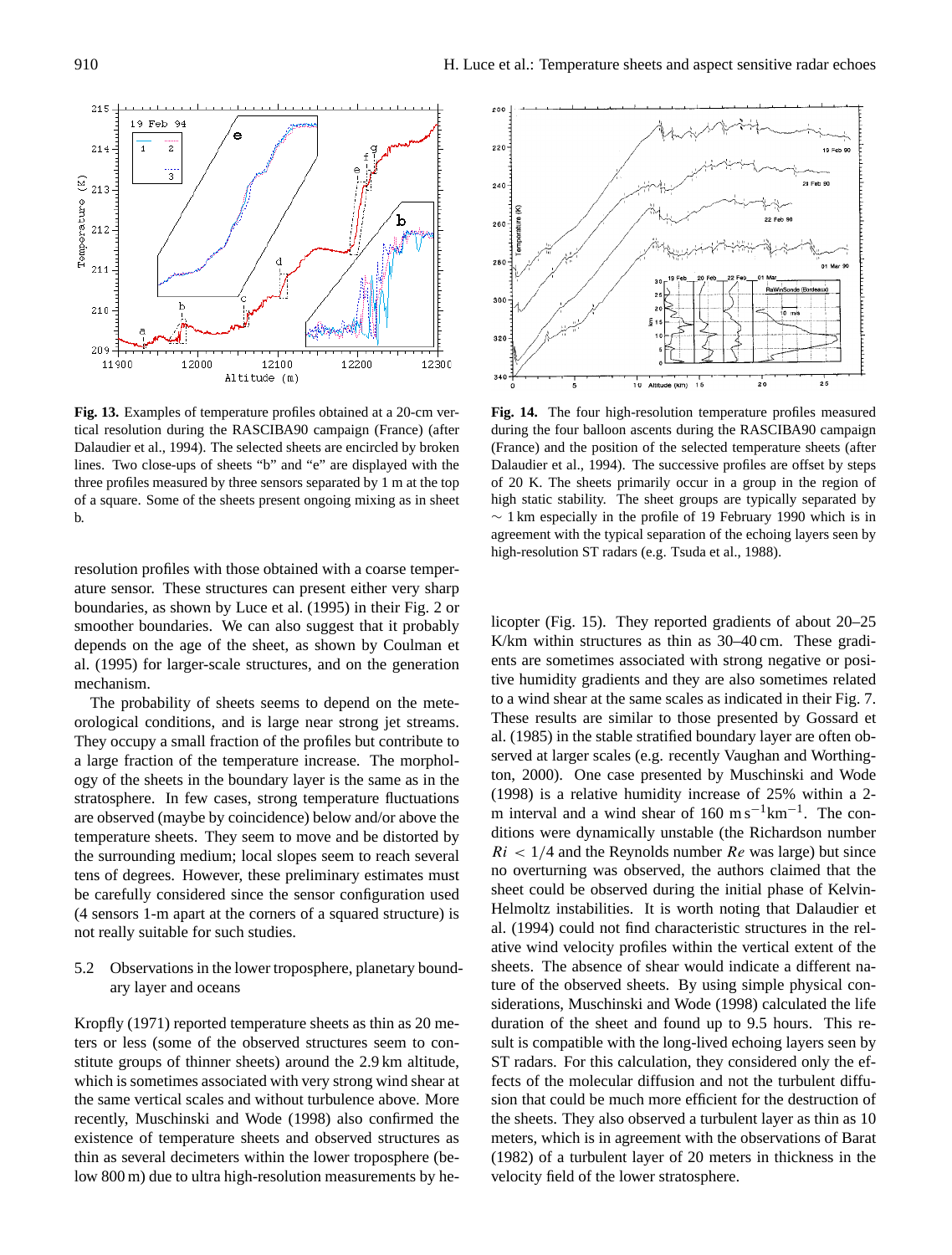

**Fig. 15.** Three successive close-ups of temperature **(a)–(c)** and humidity **(d)– (f)** profiles measured within the boundary layer with helicopter born highresolution sensors indicating submeter sheets, e.g. at 417 and 426 m (after Muschinski and Wode, 1998).

The horizontal extent and lifetime of the sheets within the atmosphere and their surface roughness remain open questions. From the measurements during the ascent and descent of the balloons, shown by Dalaudier et al. (1994), the same structures are not found exactly at the same altitudes from measurements separated by several kilometers. However, it seems that the horizontal extent of the regions where groups of sheets are embedded can reach several kilometers.

As a result of ocean measurements with two temperature sensors separated horizontally by 50 meters, Woods and Wiley (1972) reported sheet and layer structures with a horizontal extent larger than the horizontal distance between the sensors. Dugan (1984) and Marmorino (1984) presented thin sheets a few meter thick with a horizontal extent that can be larger than several kilometers. Distortions over several meters with large horizontal scales were also reported (Fig. 16). However, we must be very cautious when applying results from the ocean to the atmosphere because air is much more compressible than water in which salinity also plays an important role. Furthermore, the free atmosphere is much more subject to breaking wave events which generate turbulence.

From these measurements in the ocean, it is difficult to deduce if meter-scale distortions were detected. Dugan's results are very similar to the conclusions reached by du Castel et al. (1966) using aircraft-borne refractometers. According to their observations, the distortions of the sheets within the planetary boundary layer are composed of primary and secondary structures. The primary and secondary irregularities have a characteristic height of several meters and several tens of meters on a horizontal extent of several tens of meters and several kilometers, respectively.

# **6 Discussion of the recent radar investigations in the light of temperature sheet observations**

As discussed in Sect. 4, comparisons between direct measurements of temperature sheets within the lower atmosphere and vertical echo power profiles at VHF strongly indicate that these structures contribute significantly around the zenith (Dalaudier et al., 1994; Luce et al., 1995). In Luce et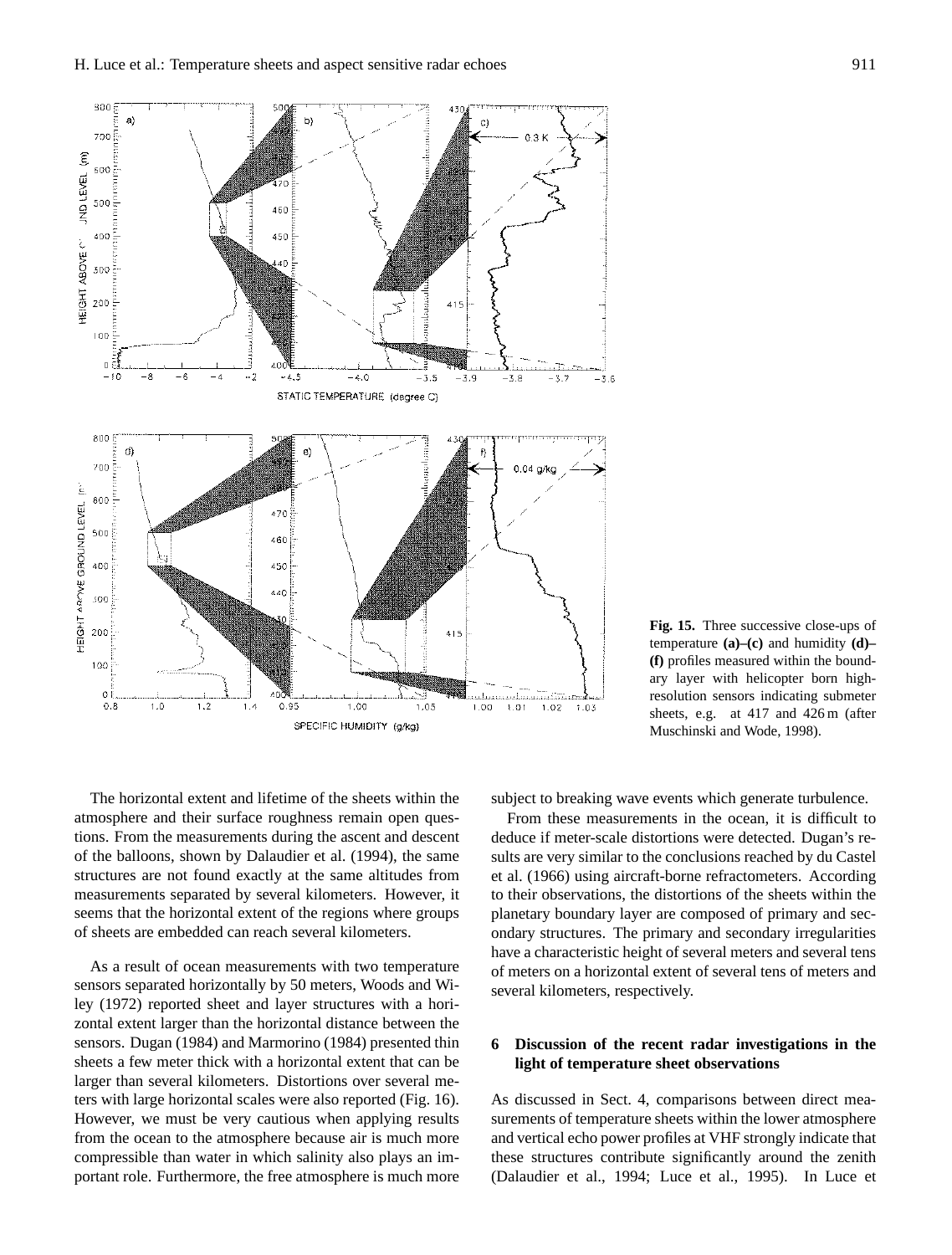

**Fig. 16.** Two-dimensional plot of vertical temperature gradient in the ocean from the surface to about 90 m using a towed vertical array of sensors separated by 50 cm. The dark regions correspond to high temperature gradients. They exhibit large horizontal scales (sometimes more than 1 km) and large-scale vertical displacements. It is difficult to obtain information on these displacements at a small-scale from this figure (after Dugan, 1984).

al. (1995), it was shown that the position of the selected sheets corresponds very well with the heights of the vertical echo power enhancement, especially in the lower stratosphere. This result is, by itself, not surprising since they contribute greatly to the hydrostatic stability of the atmosphere and then to  $N<sup>4</sup>$  and, as discussed in Sect. 3, it is known that the vertical echo power profiles are directly proportional to  $N<sup>4</sup>$  in a dry atmosphere. However, since these small vertical extent structures are responsible for the majority of the radar echoes, and since the horizontal distance between the radar and the balloon can reach a few kilometers, it can be concluded that the horizontal extent of the region favorable to the sheet formation, and maybe to the sheets themselves, is probably of the same order of magnitude, compatible with the observations of Dugan (1984) and du Castel et al. (1966). Moreover, as discussed by Röttger (1980b) and Luce et al. (1995), the horizontal extent of the sheets must cover at least the first Fresnel zone (i.e. a few hundred meters in the lower stratosphere) for their contribution to radar echoes to be dominant. Considering that they are advected by the winds, and since the persistence of the enhanced radar echoes can be very large, it is not unusual to find (at least apparent) horizontal extents of the order of a few hundred kilometers or even 1000 km, as reported by Kilburn et al. (1995).

Arguing that multiple sheets can be embedded within a range gate of a few hundred meters, Röttger and Larsen (1990) suggested that they act as almost discrete targets which may move with different velocities leading to the very narrow superimposed spikes in the Doppler spectra.

The roughness and/or corrugation of the sheet surface is undoubted. However, the sole in-situ measurements by balloons, for example, which give rise to a profile, and then to the 1D spectrum of the fluctuations with the Taylor (frozen field) hypothesis along the path of the sensors, are not sufficient for a complete description of the characteristics of the structures. Indirect information can be obtained by using the VHF radar measurements of aspect sensitivity, assuming that the specular reflection from the atmospheric sheets is the effective mechanism. Diffuse reflection from sheets corrugated by gravity waves has been considered by Tsuda et al. (1997a) by using a realistic spectrum of vertical wave-induced motions given by Van Zandt and Fritts (1989). One of the advantages of this model, as stressed by the authors, is that its parameters are more constrained than the models of anisotropic backscattering. The total energy E of the gravity wave spectrum per unit mass and the characteristic vertical wavenumber  $m^*$  are the two important parameters of their model that can be estimated (at least roughly) by experiments. E was estimated to be of the order of 10 m<sup>2</sup>/s<sup>2</sup> and  $1/m^*$  was found to be of the order of 2 km (Fritts et al., 1988) in the troposphere. The model fitted the aspect sensitivity observations up to 6 degrees for tropospheric echoes. The observations at larger zenith angles were also, at least qualitatively, understood by taking into account the horizontal component of the gravity wave motions.

As indicated by Worthington et al. (1999a, b), the shape of the horizontal anisotropy of aspect sensitivity is strongly related to the direction of the wind shear and occurs even for wind shears as small as  $10 \text{ m s}^{-1} \text{km}^{-1}$ . This result cannot be interpreted by turbulent eddies elongated along the preferred horizontal direction, as proposed by Balsley and Gage (1981) for explaining echo power enhancement with a period of 180 degrees. Rather, the recent investigations suggest that the horizontal anisotropy is also caused by specular reflections from corrugated sheets. Instead of a surface roughness with a uniform irregularity distribution, as assumed by Luce et al. (1995), the quasi-sinusoidal variations of the echo power with the azimuth indicate a very important contribution of a large-scale corrugation of the sheet surface. Indeed, Tsuda et al. (1997b) showed that the presence of a monochromatic gravity wave with a large horizontal wavelength (of the order of 10 km) is at least qualitatively sufficient for explaining the azimuthal echo power dependence also observed by Palmer et al. (1998b). However, such a large-scale corrugation is not sufficient for interpreting the skew on one side of the echo power map in the horizontal, as observed by Worthington et al. (1999a,b). More complicated models of corrugated surfaces producing an asymetric backscattering pattern should be used. These models may be based on directional surface spectra (function of the azimuth with a maximum along the wind shear direction) and take inspiration from those used for describing the sea surface. Indeed, it can be speculated that the shear increases the density of the facets oriented toward the antennas in the opposite direction of the shear. This would explain the skew in the horizontal echo power map. It is also worth noting that the presence of a small number of dominant facets is compatible with the quasi-deterministic's apparent displacements of the scattering center in the time series at very short time scales, as described by Röttger et al. (2000a).

The rapid variations and complex structures in echo power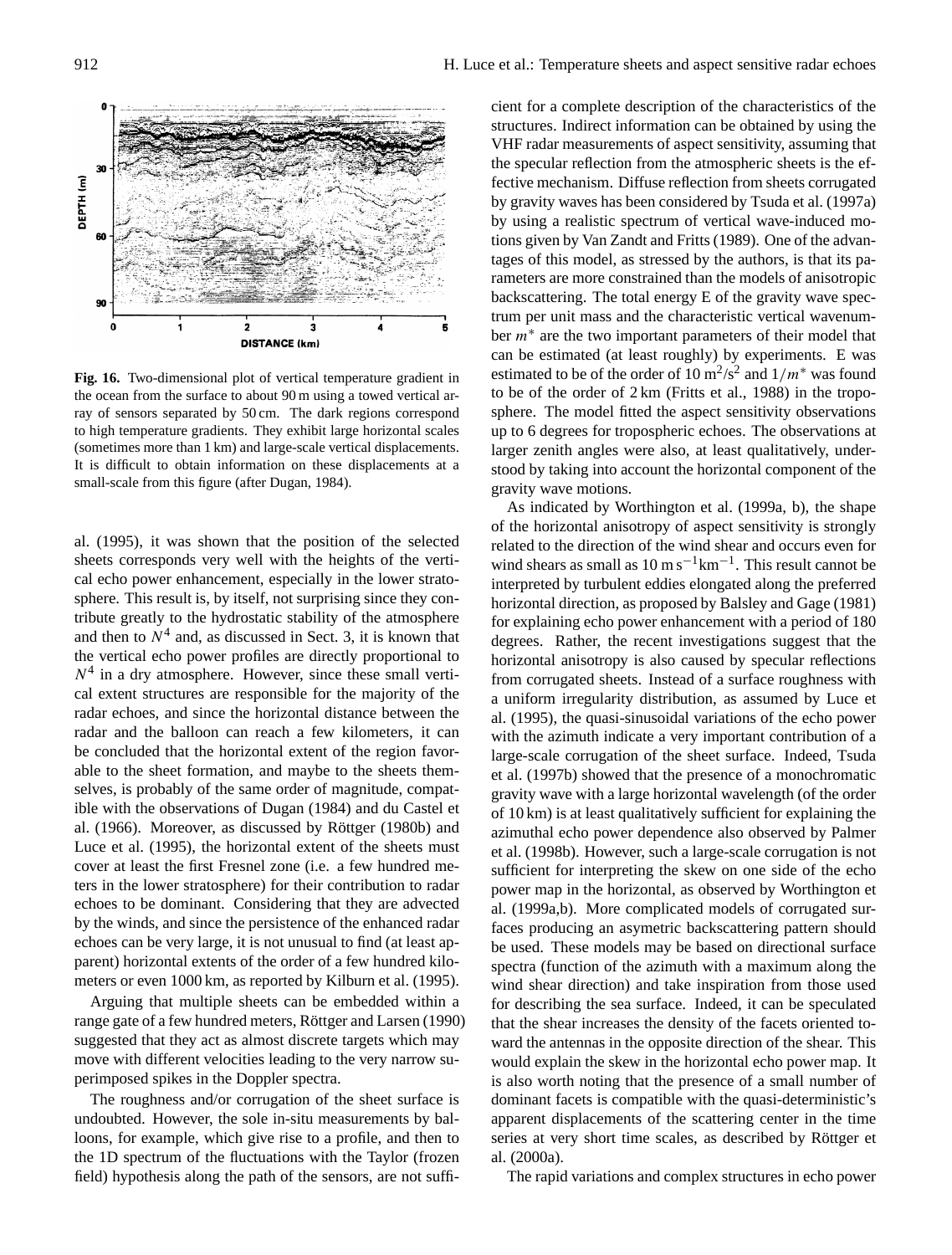maps of VHF radar backscatter observed by Worthington et al. (2000a) and by Chau and Woodman (2001) with different imaging techniques may suggest that the tropospheric sheet surfaces are also characterized by high-frequency distortions, which affect the images at short time resolutions.

### **7 How are the temperature sheets generated?**

Since the structures responsible for partial reflection of radio waves have been postulated and long before their existence, were confirmed within the atmosphere, the question of the mechanisms responsible for their generation has been investigated. This problem is also intimately related to their destruction or erosion mechanism. The balance between generation and destruction of such structures is responsible for the statistical characteristics of the VHF radar echoes. Furthermore, while the only available destruction mechanism is the diffusion (molecular or turbulent), it is extremely noteworthy that most of the proposed generation mechanisms are also based on the action of turbulent mixing.

However, some mechanisms are not direct consequences of turbulent mixing: the non-linear steepening of gravity waves can produce strong temperature gradients. The resulting sheets would evolve with the same period and propagate with the same speed as the wave. Gradients in the temperature field can also be produced by viscosity or thermalconduction waves (Hooke and Jones, 1986; Hocking et al., 1991) which are almost non propagating (evanescent) solutions that can appear when internal gravity waves cannot propagate anymore (critical layer) and are partially reflected.

Another circumstance that could produce a strong temperature gradient is the initial stage of a Kelvin-Helmoltz billow development (e.g. Thorpe, 1987; Smyth and Moum, 2000). However, the strong gradient is necessarily associated with a strong mixing region which occurs nearby at the same altitude. Furthermore, it is not clear if the produced gradient survives the future development of the billow. In such a case, the K-H billow would be responsible for both the creation and destruction of the sheet.

Other proposed mechanisms rely on the irreversible modification of the temperature profile produced by turbulent mixing (homogeneization of the potential temperature). The main characteristic of such mechanisms is that the temperature sheet created at the "edge" of a turbulent patch can survive much longer than the patch itself (Coulman et al., 1995). In such a case, it is possible to observe temperature sheets which are not directly associated with turbulence.

Furthermore, once a patch of fluid has been mixed, the action of Archimede forces from the outside (non mixed) fluid, tends to crush it vertically, and can increase considerably its horizontal extent through "intrusion" of the mixed fluid in outer regions with similar potential temperature (Browand et al., 1987; Barenblatt, 1990). This vertical squeezing also increases the local temperature gradient.

The local (irreversible) evolution of the temperature gradient necessarily involves the (vertical) divergence of the heat

flux. Two main mechanisms have been proposed to account for this divergence (Pelegri and Sangra, 1998). The first mechanism, which was proposed by Phillips (1972), basically argues that the heat flux is reduced in regions of stronger static stability, thus leading to an accumulation of heat above the forming sheet (and depletion of heat below), producing an instability and the growth of the gradient. Pelegri and Sangra (1998) emphasized difficulties with the Phillips mechanism and proposed an alternate scheme which relies primarily on the "memory" of turbulence (as pointed out by Barenblatt et al., 1993). Once the turbulence is created by a dynamical instability (a KHI for instance), it continues to mix the fluid and to reduce the local gradient, even if the instability conditions are no longer fullfilled.

#### **8 Conclusions and perpectives**

The presence and ubiquity of the temperature sheets in the free atmosphere are now undoubted (Dalaudier et al., 1994; Muschinski and Wode, 1998) and further similar balloon experiments confirmed this fact (Sidi and Dalaudier, internal communication). Using the theoretical developments proposed by Hocking and Hamza (1997), many recent studies on the origin of aspect sensitivity also indirectly point to the dominant contribution of atmospheric sheets to VHF radar echoes (e.g. Chen et al., 2000). Most of the aspect sensitive echoing layers seen by ST radars in vertical incidence and in standard or imaging modes are thus very likely produced by these very thin sheets at least in the lower stratosphere. Long before their existence was proved, diffuse scattering from their rough or corrugated temperature sheet surface was proposed in order to explain the zenithal angle dependence of echo power. The recent theoretical and experimental investigations of Tsuda et al. (1997a,b) and Worthingtion et al. (1999a,b), for example, gave extra credence to this hypothesis.

However, there are still many other open questions related to the temperature sheets. Their characteristics (e.g. horizontal extent, roughness or corrugation of their surface, life time, etc.) are presently poorly documented, especially in the lower stratosphere. A better knowledge of their characteristics is essential since it would permit us to determine more deeply the manner in which they contribute to the radar echoes at various beam directions and frequencies. Complementary radar Imaging techniques and colocated highresolution in-situ measurements ought to give some new insights into the morphology of temperature sheets and their contribution to ST radar echoes. Two high-resolution balloon measurement campaigns are devoted to such studies within the troposphere and lower stratosphere. Firstly, the MUTSI (MU radar, Temperature Sheets and Interferometry) campaign was carried out in May 2000 and took place near the MU radar site (Shigaraki, Japan, 34.85◦ N, 136.10◦ E). This campaign resulted from a Franco-Japanese cooperation involving RASC (Japan), Service d'Aéronomie, LSEET, and Centre National d'Etudes Spatiales (CNES, France). It con-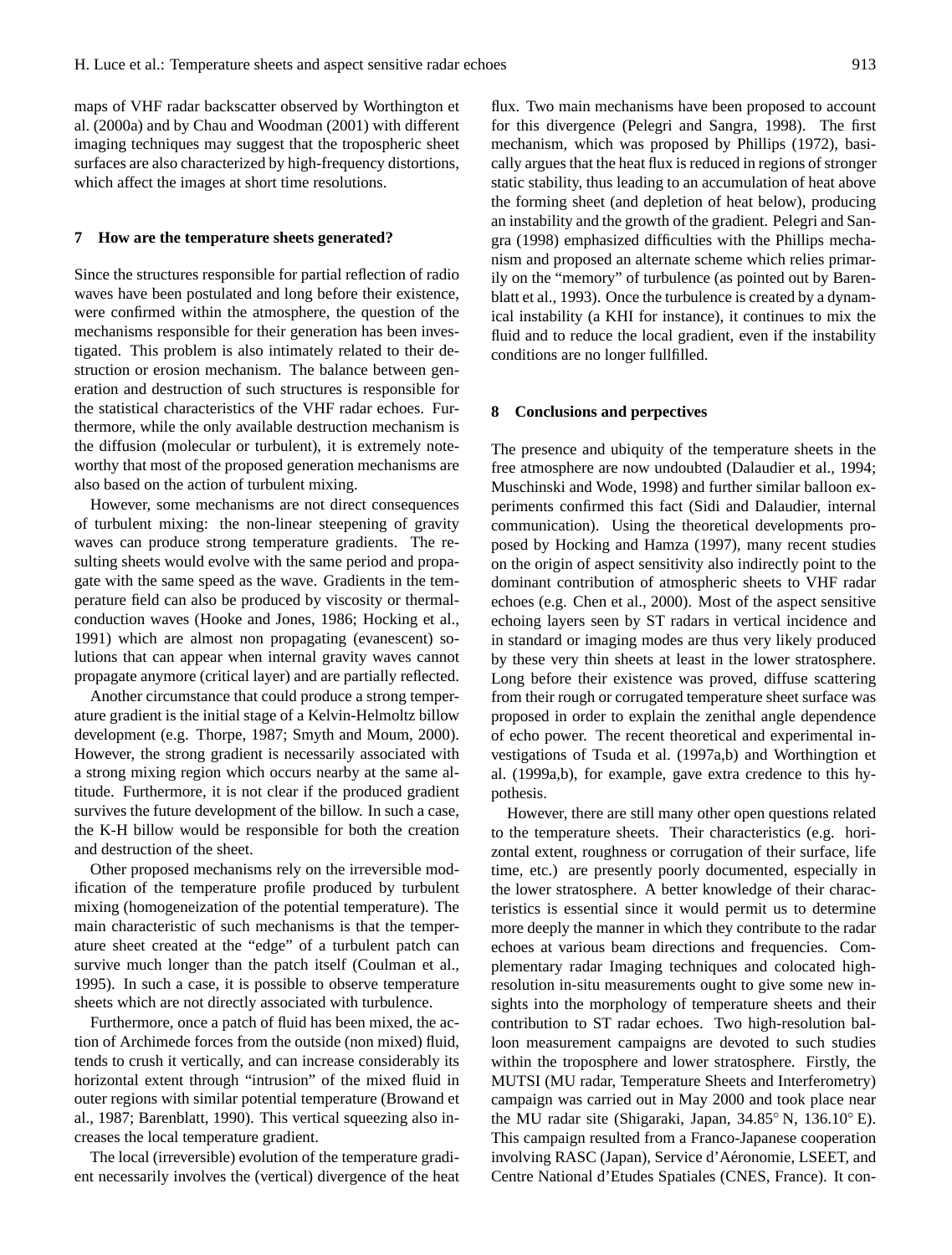

**Fig. 17.** Capsphere balloons used during the MUTSI experiment (May 2000) near the MU radar.

sisted of launching small 'capsphere-type' balloons (Fig. 17) with instrumented gondolas including four high-resolution temperature sensors for measurement comparisons with MU radar data in different observational modes including spatial and frequency interferometries. More information on the MUTSI experiment can be found in Luce et al. (2000c).

Secondly, using their experience in the domain of highresolution measurements with balloon born gondolas, Service d'Aéronomie is also currently preparing an original project called MUST2D (MicroSTructure 2 Dimensions). The experiment will consist of performing temperature measurements with 255 high-resolution sensors (as those used during MUTSI) vertically hung below a stratospheric balloon. The objective will be to collect bi-dimensional maps of the temperature field similar to those already presented by Dugan (1984) for the ocean. They intend to collect detailed information on the 2D temperature fluctuation spectra at small scales which are not accessible from classical radiosoundings with a single sensor. More information on the horizontal extent of the temperature sheets and turbulent layers and on the roughness of the sheet surface could also be obtained. Such detailed measurements could then be

very useful in order to validate various hypotheses explaining radar aspect sensitivity at VHF.

Furthermore, recent investigations have been performed for simulating Doppler spectra of VHF radars. The development of numerical simulations could also offer strong potentials for radar and atmospheric physics, even if they are still limited by the hypotheses used. Muschinski et al. (1999) used the Large-Eddy Simulation (LES) technique with Kolmogorov-scaling arguments (the cells of the grid are much larger than the Bragg wavelength) for the simulations of Doppler spectra within the convective boundary layer. Gibson-Wilde et al. (2000) simulated VHF Doppler spectra in the mesosphere resulting from turbulence induced Kelvin-Helmholtz instabilities.

Recent radar observations at a very high-time resolution  $(\approx 0.1 \text{ s})$  in spatial and interferometric observational modes also revealed unexpected echo characteristics at such a resolution (Röttger et al., 2000a). The quasi-deterministic evolution of the scattering center within the radar gate during the observation time needs to be considered carefully since it is not compatible within the "traditional" hypotheses used for the scattering theory from random media.

The combination of these different studies could also contribute to the improvement of our knowledge on the relationship between temperature sheets, turbulence and waves. This problem is intimately related to their generation mechanisms. They are most likely multiple and should depend on the considered scales. For more efficiency, it is probable that efforts should be put forth to undertake numerical simulations and laboratory experiments which are complementary to in-situ and remote sensing observations. Another underlying problem is to determine if such stable structures can affect the structure and dynamics of the largest scales and the vertical transport of the minor components within the stable atmosphere.

# **Appendix A Main techniques used for aspect sensitivity measurements**

A schematic diagram representing the techniques that permits the measurement of aspect sensitivity is given in Fig. A1.

# A1 Doppler Beam Swinging technique

The basic technique consists of collecting data from different directions using the vertical beam and two or four oblique beams. This configuration is by far the most widely used since it results from the operational configuration needed for horizontal and vertical wind measurements and momentum fluxes. A large number of papers have been published; one can refer to Campistron et al. (1999) for the most recent paper using this technique.

# A2 Beam Scanning technique

The Beam Scanning technique is an extension of the previous one to steering in multiple directions. A very large number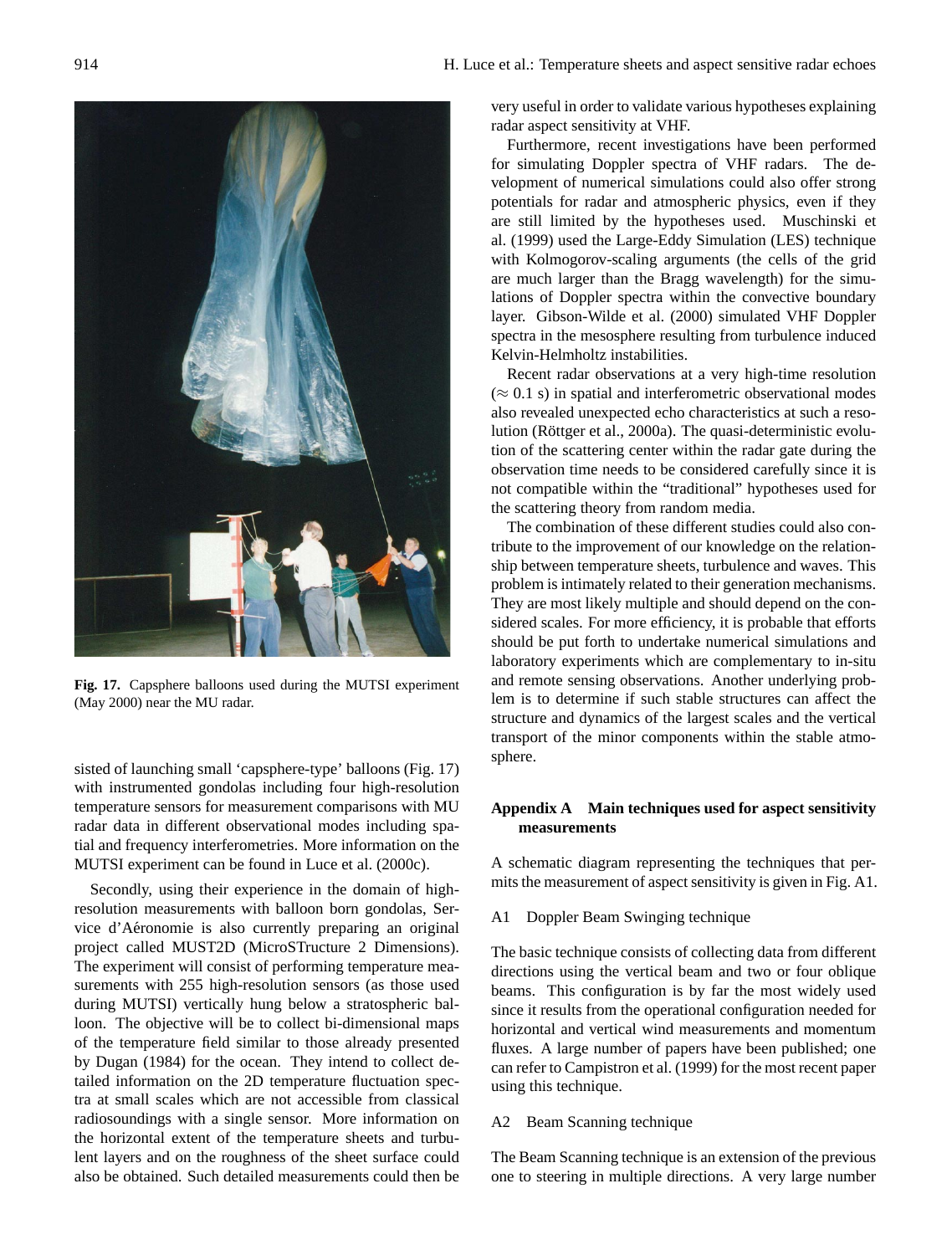of simultaneous beam directions is only possible with a radar system like the MU radar which can steer the beam pulse to pulse (Fukao et al., 1985a,b). For more conventional systems with non-distributed transmitters, a large number of directions would imply too great a lag between the measurements collected in the first direction and in the last direction. The most recent results were presented by Palmer et al. (1998a), Worthington et al. (1999a,b, 2000a) and Luce et al. (2000b) with the MU radar.

#### A3 Broad-beam technique

The Broad-beam method has been introduced by Woodman and Chu (1989) and Chu et al. (1990). It consists of transmitting with a broad radar beam (7.4 degrees with the Chung-Li radar) in order to estimate the aspect sensitivity function from the Doppler spectra. Indeed, by spectral selectivity, it is possible to obtain the anisotropic angular pattern from the Doppler spectrum for small zenith angles in the case where the mean wind velocity is uniform within the beam and the variance of the turbulent velocities is small compared to this mean wind velocity. This technique seems to give similar results to the Beam scanning technique but investigations have been limited to tropospheric studies, due to low sensitivity.

#### A4 Preset Multi-Beam Forming technique

The Preset Multi-Beam Forming technique has been proposed by Brun et al. (1984) and Saada (1997) with the 45 MHz Provence radar (Crochet, 1986). It consists of taking advantage of ambiguity lobes produced when the antennas are separated by several half-radar wavelengths. For instance, if the dipoles are separated by two wavelengths, one can obtain three main beams (one vertical and two oblique). Due to the Doppler sorting, it is then possible to estimate the echo power in the different directions if the gain in each of the beam directions is correctly taken into account. The advantage of this technique is that it can collect instantaneous data in different zenith directions for a given azimuth with a classical radar system of crossed colinear-coaxial antennas.

### A5 Postset Beam Forming technique

In the Spaced Antenna technique, the Postset Beam steering PBS (Röttger and Ierkic, 1985) or the Post-Statistic Steering PSS (Küdeki and Woodman, 1990; Palmer et al. 1990a) is used for synthesizing beam directions by phasing the received signal itself (PBS) or the signal statistics (PSS). These techniques have the potentialities to study the aspect sensitivity but have been used primarily for wind velocity measurements (e.g. Larsen et al., 1991; Palmer et al., 1991, 1993). However, using the PBS technique, Van Baelen et al (1991) have calculated the contour map of echo power distribution (2D imaging) within the vertical beam as far as 1.8 degrees from the zenith.







**Fig. A1.** Schematic representation of the different techniques that can be used for the study of aspect sensitivity.

# A6 Radar Imaging techniques with High-Resolution methods

Recently, many investigations of the High-Resolution methods for imaging the radar returns have been carried out (see Chau, 2001 for details). Palmer et al. (1998a) used PSS with the Capon's Imaging (Capon, 1969) method, making use of optimization constraints for aspect sensitivity studies as far as 4 degrees from the zenith. The Capon's Imaging method exhibits a better resolving power than the Fourierbased Imaging which is a generalization of PSS. Chau and Woodman (2001) also performed coherent radar imaging using Capon's method and the Maximum Entropy method at mesospheric and tropospheric altitudes for aspect sensitivity studies within the radar lobe. Hélal et al. (2001) developed a Sequential PBS (SPBS) method for 2D or 3D imaging. It consists of collecting the data sequentially on each antenna by using fast switches and a single receiver in order to carry out angular scanning between -60 and +60 degrees with a cheap radar system. Capon's method was also applied as well as the Singular Value Decomposition method with the MUSIC algorithm (Bienvenu and Kopp, 1983). The SVD method has a better resolving power than Capon's method but cannot provide the reflectivity of the targets.

As long as VHF radars with very short pulses are not de-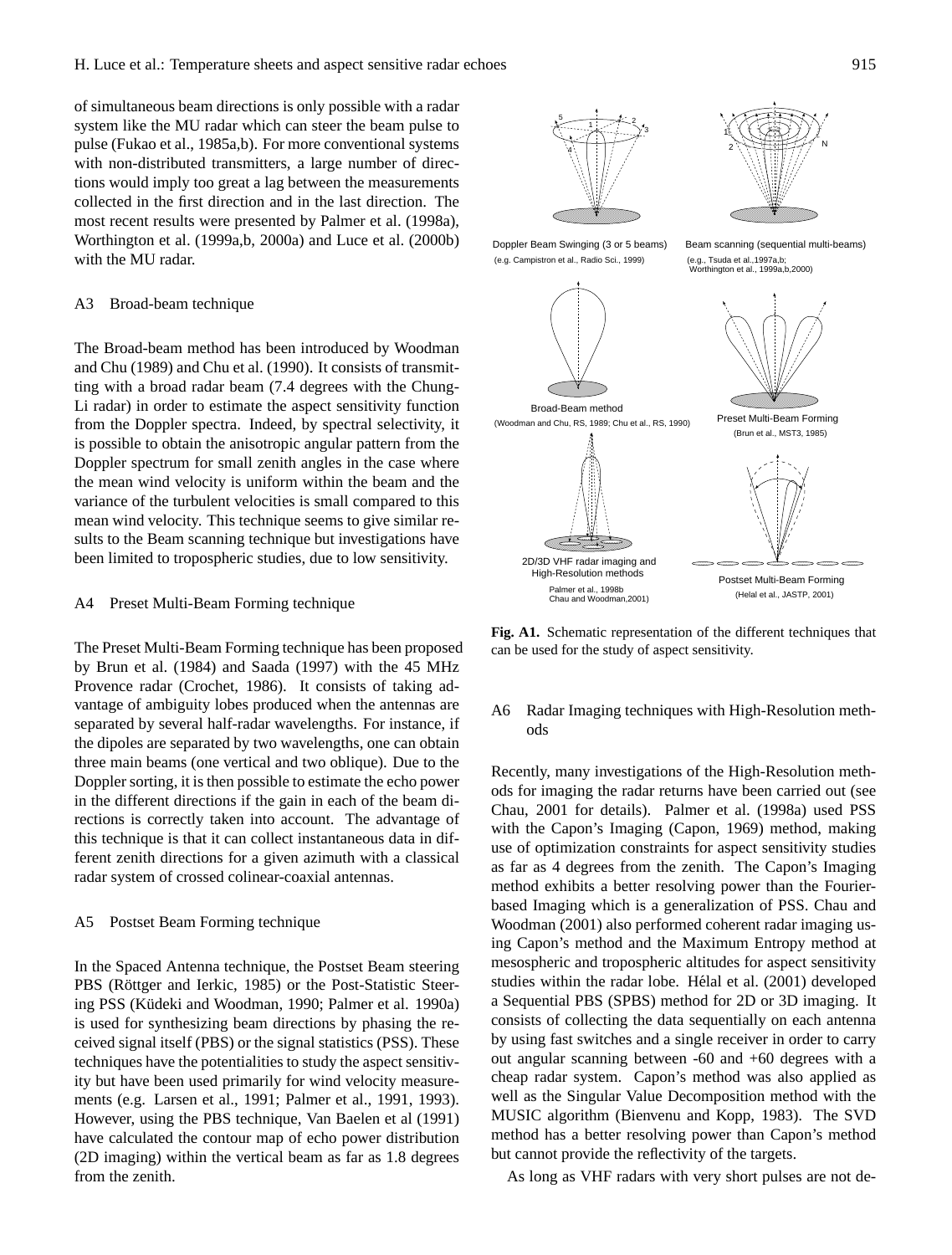veloped, the radar Imaging techniques are very promising for the study of the thin atmospheric layers and aspect sensitivity, and for the study of the nature of the structures that contribute to the radar echoes close to the zenith.

*Acknowledgement.* Topical Editor J.-P. Duvel thanks R. Worthington for his help in evaluating this paper.

#### **References**

- Balsley, B. B. and Gage, K. S., On the vertical-incidence VHF backscattered power profile from the stratosphere, Geophys. Res. Lett., 8, 1173–1175, 1981.
- Balsley, B. B. and Peterson, V. L., Doppler-radar measurements of clear air atmospheirc turbulence at 1290 MHz, J. Atmos. Sci., 20, 266–274, 1981.
- Barat, J., Some characteristics of clear-air turbulence in the middle atmosphere, J. Atmos. Sci., 39, 2553–2564, 1982.
- Barenblatt, G. I., Evolution of turbulence in a stably stratified fluid shear flow, Izvestiya, Atmospheric and Oceanic Physics, English Translation, 26 (12), 928–932, 1990.
- Barenblatt, G. I., Bertsch, M., dal Passo, R., Prostokishin, V. M., and Ughi, M., A mathematical model of turbulence heat and mass transfer in stably stratified shear flow, J. Fluid Mech., 253 341– 358, 1993.
- Batchelor, G. K., The scattering of radio waves in the atmosphere by turbulence fluctuations in refractive index, Res. Rep. EE262, Sch. of Elec. Eng., Cornell Univ., Ithaca, N. Y., 1955.
- Bertin, F., Campistron, B., Caccia, J. L., and Wilson, R., Wave and turbulence observed by a radar and lidar network during a tropopause folding episode, Proc. 9th workshop techn. Sci. Aspects MST radar, SCOSTEP, 214–217, 2000.
- Bienvenu, G. and Kopp, L., Optimality of High Resolution array processing using the eigensystem Approach, Proc IEEE Acoustics Speech Signal Proc., 31, 1235–1247, 1983.
- Booker, H. G. and Gordon, W. E., A theory of radio scattering in the troposphere, Proc. IEEE, 38, 401–412, 1950.
- Browand, F. K., Guyomar, D., and Yoon, S. C., The behavior of a turbulent front in a stratified fluid: experiments with an oscillating grid, J. Geophys. Res., 92, 5329–5341, 1987.
- Brun, E., Crochet, M., and Ecklund, W. L., Simultaneous multibeam sounding of wind and turbulence, 3rd workshop on technical and scientifical aspect of MST radar, Aguadilla, PR, 1985.
- Caccia, J. L., Benech, B., and Klaus, V., Space-time description of non-stationnary trapped lee waves using ST radars, aircraft, and constant volume balloons during the PYREX experiment, J. Atmos. Sci., 54, 1821–1833, 1997.
- Caccia, J. L. and Cammas, J. P., VHF ST radar observations of an upper-level front using vertical and oblique  $C_n^2$  measurements, Monthly Weather Rev., 126, 483–501, 1998.
- Caccia, J. L., Bertin, F., Campistron, B., Klaus, V., Pointin, Y., Van Baelen, J., and Wilson, R., Cut-off low monitoring by the French VHF-ST-radar network during the ESTIME campaign, J. Atmos. Sol. Terr. Phys., 62, 639–651, 2000.
- Campistron, B., Pointin, Y. B., Lohou, F., and Pages, J. P., Aspect ´ sensitivity of VHF radar echoes observed in the middle and upper troposphere during the passage of a cut-off low, Radio Sci., 34, 667–680, 1999.
- Capon, J., High-resolution Frequency-Wavenumber Spectrum analysis, em Proc. IEEE, 57, 1408–149, 1969.
- du Castel, F., Tropospheric radio wave propagation beyond the horizon, Pergamon, Tarrytown, N. Y., 1966.
- Chau, J. L., A review of radar interferometric/imaging techniques used in MST radars, Proc. 9th workshop techn. Sci. Aspects MST radar, SCOSTEP, 25–34, 2000.
- Chau, J. L. and Balsley, B. B., Interpretation of angle-of-arrival measurements in the lower atmosphere using spaced antenna radar systems, Radio Sci., 33, 517–533, 1998.
- Chau, J. L. and Woodman, R. F., Three-dimensional coherent radar imaging at Jicamarca: Preliminary results, J. Atmos. Solar Terr. Phys., 63, 253–261, 2001.
- Chen, J. S. and Chu, Y. H., Examination of the layer model of the frequency domain interferometry theory applied in mesospherestratosphere-troposphere radars, J. Atmos. Solar Terr. Phys., 63, 235–251, 2001.
- Chen, C. Y., Kelley, M. C., Beland, R. R., Chau, J. L., and Woodman, R., Multi-instrument measurements of aspect sensitivity and turbulence of the lower atmosphere, Proc. 9th workshop techn. Sci. Aspects MST radar, SCOSTEP, 21–24, 2000.
- Chilson, P. B., Muschinski, A., and Schmidt, G., First observations of KH billows in an upper level jet-stream using VHF frequency domain interferometry, Radio Sci., 32, 1149–1160, 1997.
- Chilson, P. B., Palmer, R. D., Muschinski, A., Hooper, D., Schmidt, G., and Steinhagen, H., SOMARE99: A demonstrational field campaign for ultrahigh resolution VHF atmospheric profiling using frequency diversity, Radio Sci., in press, 2001.
- Chu, Y. H., Chao, J. K., Liu, C. H., and Röttger, J., Aspect sensitivity at tropospheric heights measured with vertically pointed beam of the Chung-Li VHF radar, Radio Sci., 25, 539–550, 1990.
- Cohn, S., Radar measurements of turbulence eddy dissipation rate in the troposphere: a comparison of techniques, J. Atmos. Ocean. Tech., 12, 85–95, 1995.
- Coulman, C. E., Vernin, J., and Fuchs, A., Optical seeingmechanism of formation of thin turbulent laminae in the atmosphere, Appl. Opt., 34, 5461–5474, 1995.
- Crochet, M., The Provence ST radar, Handbook for MAP, S. A. Bowhill and B. Edwards, 20, 346, published by SCOSTEP Scretariat, University of Illinois, Urbana, 1986.
- Dalaudier, F., Sidi, C., Crochet, M., and Vernin, J., Direct evidence of "sheets" in the atmospheric temperature field, J. Atmos. Sci., 51, 237–248, 1994.
- Delage, D., Roca, R., Bertin, F., Delcourt, J., Crémieu, A., Masseboeuf, M., and Ney, R., A consistency check of three radar methods for monitoring eddy diffusion and energy dissipation rates through the tropopause, Radio Sci., 32, 757–767, 1997.
- Doviak, R. J. and Zrnic', Z. R., Reflection and scattering formula for anisotropically turbulent air, Radio Sci., 19, 325–336, 1984.
- Doviak, R. J., Lataitis, R. J., and Holloway, C. L., Cross correlations and cross spectra for spaced antenna wind profilers, 1, Theoretical analysis, Radio Sci., 31, 157–180, 1996.
- Dugan, J. P., Towed observation of internal gravity waves and patches of finescale turbulence, in Internal gravity waves and small scale turbulence,, Proc. Aha Huliko's Hawaiian winter workshop, Eds. P. Muller and R. Pujalet, 51–64, 1984.
- Eaton, F. D., MacLaughlin, S. A., and Hines, J. R., A new frequency-modulated continuous wave radar for studying planetary boundary layer morphology, Radio Sci., 30, 75–88, 1995
- Franke, S. J., Pulse compression and frequency domain interferometry with a frequency-hopped MST radar, Radio Sci., 25, 565– 574, 1990.
- Friend, A. W., Theory and practice of tropospheric sounding by radar Proc. IEEE, 37, 116–138, 1949.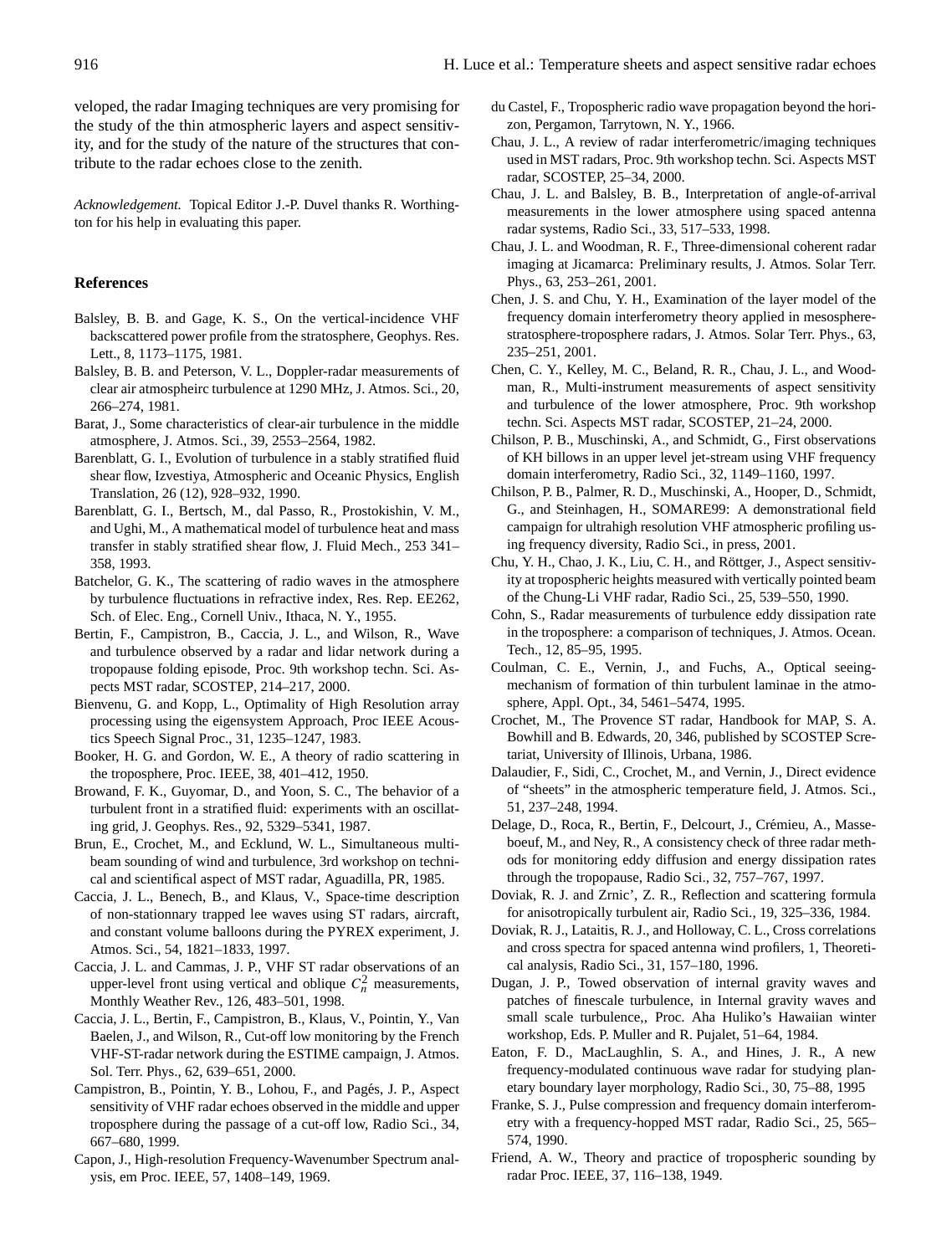- Friis, H. T., Crawford, A. B., and Hogg, D. C., A reflection theory for propagation beyond the horizon, Bell Sys. Tech. J., 36, 627– 644, 1957.
- Fritts, D. C., Tsuda, T., Sato, T., Fukao, S., and Kato, S., Observational evidence of a saturated gravity wave spectrum in the troposphere and lower stratosphere, J. Atmos. Sci., 45, 1741–1759, 1988.
- Fukao, S., Sato, T., Tsuda, T., Kato, S., Wakasugi, K., and Makihira, T., The MU radar with an active phased array system. 1. Antenna and power amplifiers, Radio Sci., 20, 1155–1168, 1985a.
- Fukao, S., Sato, T., Tsuda, T., Kato, S., Wakasugi, K., and Makihira, T., The MU radar with an active phased array system. 2. In-house equipment, Radio Sci., 20, 1169–1176, 1985b.
- Fukao, S., Sato, T., May, P. T., Tsuda, T., Kato, S., Inaba, M., Kimura, I., A systematic error in MST/ST radar wind measurements induced by a finite range resolution effect 1: Observational results., Radio Sci., 23, 59–73, 1988.
- Furumoto, J. and Tsuda, T., Characteristics of energy dissipation rate and effect of humidity on trubulence echo power revealed by MU Radar-RASS Measurements, J. Atmos. Solar Terr. Phys., 63, 285–294, 2001.
- Gage, K. S., Radar observations of the free atmosphere: structure and dynamics, Chapter 28a, 534–565, Radar in Meteorology: Battan Memorial and 40th anniversary, Ed Atlas, AMS, Boston, 1990.
- Gage, K. S. and Green, J. L., Evidence for specular reflection from monostatic VHF radar observations of the stratosphere, Radio Sci., 13, 991–1001, 1978.
- Gage, K. S., Carter, D. A., and Ecklund, W. L., The effect of gravity waves on specular echoes observed by the Poker Flat MST radar, Geophys. Res. Lett., 8, 599–602, 1981.
- Gage, K. S., Ecklund, W. L., and Balsley, B. B., A modified Fresnel scattering model for the parametrization of Fresnel returns, Radio Sci., 20, 1493–1501, 1985.
- Gibson-Wilde, D., Werne, J., Fritts, D., and Hill, R., Direct numerical simulation of VHF radar measurements of turbulence in the mesosphere, Radio Sci., 35, 783–798, 2000.
- Gossard, E. E., Radar research on the atmospheric bounday layer, 477–527, Chapter 27a, Radar in Meteorology: Battan Memorial and 40th anniversary, Ed Atlas, AMS, Boston, 1990.
- Gossard, E. E., Gaynor, J. E., Zamora, R. J., and Neff, W. D., Finestructure of elevated stable layers observed by sounder and insitu tower sensors, J. Atmos. Sci., 42, 2156–2169, 1985.
- Green, J. L. and Gage, K. S., Observations of stable layers in the troposphere and stratosphere using VHF radar, Radio Sci., 15, 395–405, 1980.
- Gurvich, A. S., A heuristic model of three-dimensional spectra of temperature inhomogeneities in the stably stratified atmosphere, Ann. Geophysicae, 15, 856–869, 1997.
- Gurvich, A. S. and Kon, A. I., Aspect sensitivity of radar returns from anisotropic turbulent irregularities, J. Elect. Wave Appl., 7, 1343–1353, 1993.
- Helal, D., Crochet, M., Luce, H., and Spano, E., High-resolution ´ Imaging applied to a classical VHF-ST radar, J. Atmos. Solar Terr. Phys., 63, 263–274, 2001.
- Hermawan, E. and Tsuda, T., Estimation of turbulence energy dissipation rate and vertical eddy diffusivity with the MU radar RASS, J. Atmos. Solar Terr. Phys., 61, 1123–1130, 1999.
- Hobbs, B. G., Reid, I. M., and Holdworth, D. A., Evidence of tilted layers in angle of arrival and Doppler beam steering power measurements, Radio Sci., 35, 983–997, 2000.

Hocking, W. K., Measurements of turbulent energy dissipation rates

in the middle atmosphere by radar techniques, A review, Radio Sci., 20, 1403–1422, 1985.

- Hocking, W. K., Observation and measurement of turbulence in the middle atmosphere with a VHF radar, J. Atmos. Terr. Phys., 48, 655–670, 1986.
- Hocking, W. K., An assessment of the capabilities and limitations of radars in measurements of upper atmospheric turbulence, Adv. Space Res., 17, 37–47, 1996.
- Hocking, W. K., Strengths and limitations of MST radar measurements of middle-atmosphere winds, Ann. Geophysicae, 15, 1111–1122, 1997.
- Hocking, W. K. and Röttger, J., Pulse-length dependance of radar signal strengths for Fresnel backscatter, Radio Sci., 18, 1312– 1324, 1983.
- Hocking, W. K. and Hamza, A. M., A quantitative measure of the degree of anisotropy of turbulence in terms of atmospheric parameters with particular relevance to radar studies, J. Atmos. Terr. Phys., 59, 1011–1020, 1997.
- Hocking, W. K. and Wu, P., Upper and middle troposphere kinetic energy dissipation rates from measurements of  $C_n^2$ -review of theories-in-situ investigations, and experimental studies using the Buckland Park atmospheric radar in Australia, J. Atmos. Sol. Terr. Phys., 59, 1779–1803, 1997.
- Hocking, W. K., Rüster, R., and Czechowsky, P., Absolute reflectivities and aspect sensitivities of VHF radio wave scatterers measured with the SOUSY radar, J. Atmos. Terr. Phys., 48, 131–144, 1986.
- Hocking, W. K., Fukao, S., Tsuda, T., Yamamoto, M., Sato, T., and Kato, S., Aspect sensitivity of stratospheric VHF radio wave scatterers, particularly above 15-km altitude, Radio Sci., 25, 613–627, 1990.
- Hocking, W. K., Fukao, S., Yamamoto, M., Tsuda, T., and Kato, S., Viscosity waves and thermal-conduction waves as a cause of "specular" reflectors in radar studies of the atmosphere, Radio Sci., 26, 1281–1303, 1991.
- Holloway, C. L., Doviak, R. J., Cohn, S., Lataitis, T. J., and Van Baelen, J. S., Cross-correlations and cross spectra for spaced antenna wind profilers, 2, Algorithms to estimate wind and turbulence, Radio Sci., 32, 967–982, 1997.
- Hooke, W. H. and Jones, R. M., Dissipative waves excited by gravity waves encounters with the stably stratified planetary boundary layer, J. Atmos. Sci., 43, 2048–2060, 1986.
- Hooper, D. and Thomas, L., Aspect sensitivity of VHF scatterers in troposphere and stratosphere from comparison of powers in off-vertical beams, J. Atmos. Terr. Phys., 57, 655–663, 1995.
- Ierkic, H. M., Woodman, R. F., and Perillat, P., Ultrahigh vertical resolution radar measurements in the lower stratosphere at Arecibo, Radio Sci., 25, 941–952, 1990.
- Imberger, J. and Ivey, G. N., On the nature of turbulence in stratified fluid, II, Applications to lakes, J. Phys. Ocean., 21, 659-680, 1991.
- Jain, A. R., Rao, Y. J., and Rao, P. B., Aspect sensitivity of the received radar backscatter at VHF: Preliminary observations using the Indian MST radar, Radio Sci., 32, 1249–1260, 1997.
- Jain, A. R., Mydhili, N. S., and Rao, Y. J., Height time structures of VHF backscatter echoes from atmospheric turbulence and stable layers at tropical latitudes, Handbook for MAP, Ed B. Edwards, published by SCOSTEP Secretariat, University of Illinois, Urbana, 17–20, 1998.
- Kawano, N., Luce, H., Yamamoto, M., and Fukao, S., Tilted layer and gravity wave studies by simultaneous multibeam/SDI observations with the MU radar during the passage of a trough, Radio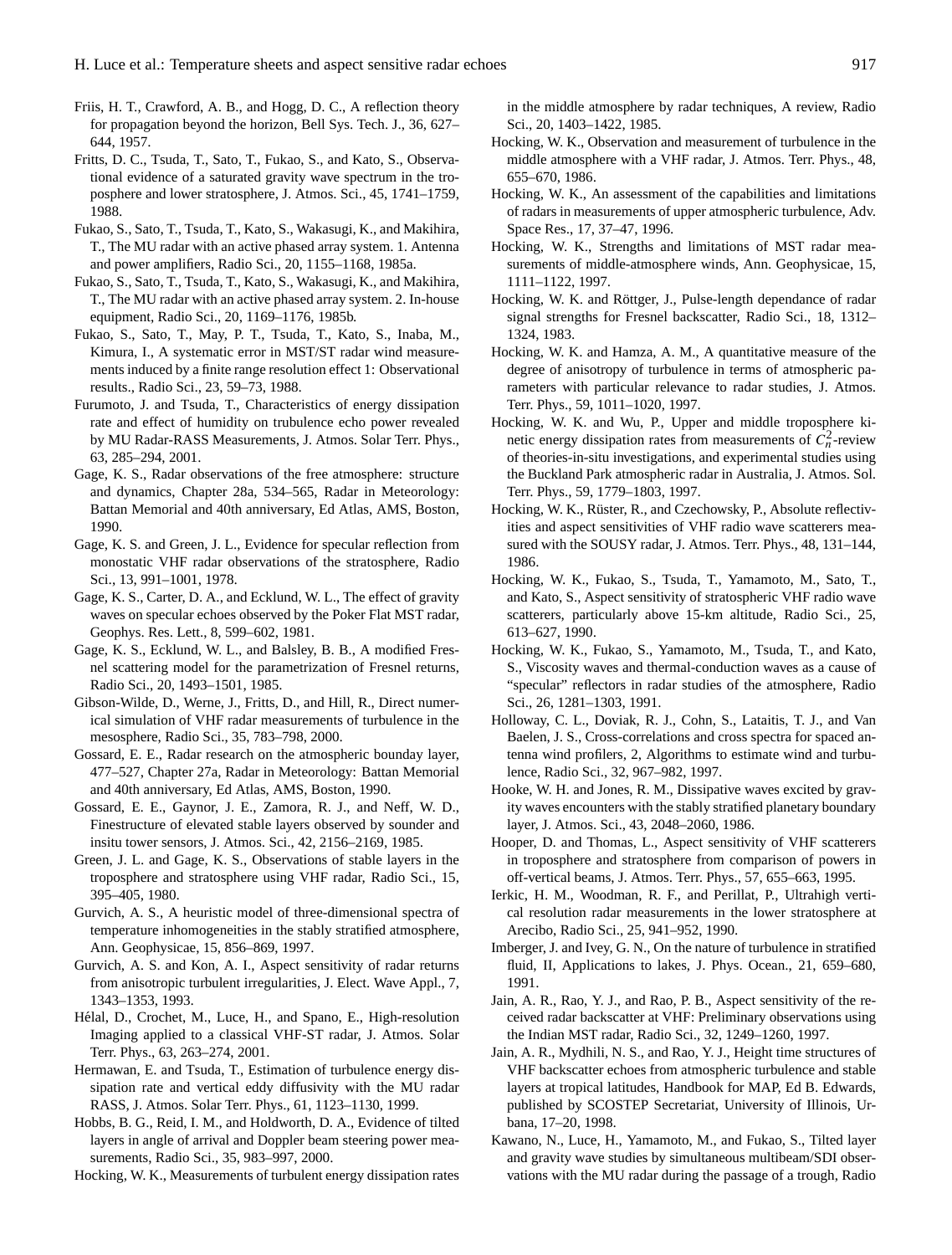Sci., in press, 2001.

- Kilburn, C., Fukao, S., and Yamamoto, M., Extended period frequency domain interferometry observations at stratospheric and tropospheric heights, Radio Sci., 30, 1099–1109, 1995.
- Kropfli, R. A., Simultaneous radar and instrumented aircraft observations in a clear air turbulent layer, J. Appl. Meteor., 10, 796– 802, 1971.
- Kudeki, E. and Stitt, G. R., Frequency domain interferometry: A high resolution radar technique for studies of atmospheric turbulence, Geophys. Res. Let., 14, 198–201, 1987.
- Kudeki, E. and Woodman, R. F., A post-statistic steering technique for MST radar applications, Radio Sci., 25, 591–594, 1990.
- Kuo, F. S., Chen, C. C., Liu, S. I., Röttger, J., and Liu, C. H., Systematic behavior of signal statistics of MST radar echoes from clear air and their interpretation, Radio Sci., 22, 1043–1052, 1987.
- Lane, J. A., Small-scale variations of radio refractive index in the troposphere Part 1. Relationship to meteorological conditions.Proc. IEE, 115, 1227–1234, 1968.
- Larsen, M. F. and Röttger, J., VHF radar measurements of refractivity layer tilt angles and associated vertical beam radial velocity corrections, J. Atmos. Ocean. Tech., 8, 477–490, 1991.
- Larsen, M. F., Fukao, S., Aruga, O., Yamanaka, M. D., Tsuda, T., and Kato, S., A comparison of VHF vertical measurements by a direct vertical beam method by a VAD technique, J. Atmos. Ocean. Tech., 4, 563–571, 1991.
- Liu, C. H. and Pan, C. J., New observational techniques for studying the dynamics of the middle atmosphere using the Chung-Li VHF radar, J. Atmos. Terr. Phys., 55, 1055–1066. 1993.
- Luce, H., Crochet, M., Dalaudier, F., and Sidi, C., Interpretation of VHF ST radar vertical echoes from in-situ temperature sheet observations, Radio Sci., 30, 1002–1025, 1995.
- Luce, H., Dalaudier, F., Crochet, M., and Sidi, C., Direct comparison between in-situ and VHF oblique radar measurements of refractive index spectra: a new successful attempt, Radio Sci., 31, 1487–1500, 1996.
- Luce, H., Crochet, M., Dalaudier, F., and Sidi, C., An improved interpretation of VHF oblique radar echoes by a direct balloon  $C_n^2$  estimation using a horizontal pair of sensors, Radio Sci., 32, 1261–1268, 1997.
- Luce, H., Crochet, M., Hanuise, C., Yamamoto, M., and Fukao, S., On the interpretation of the layered structures detected by MST radars in dual Frequency Domain Interferometry (FDI) mode, Radio Sci., 34, 1077–1083, 1999.
- Luce, H., Röttger, J., Yamamoto, M., and Fukao, S., The scattering layer thickness and position estimated by radar Frequency Domain Interferometry. Part I: Effects of the limited horizontal extent and advection of the scattering layers, Radio Sci., 35, 119– 131, 2000a.
- Luce, H., Röttger, J., Crochet, M., Yamamoto, M., and Fukao, S., The scattering layer thickness and position estimated by radar Frequency Domain Interferometry. Part II: Tilt effects of the scattering layer and radar beam, Radio Sci.,35, 1109–1127, 2000b.
- Luce, H., Kubo, K., and Fukao, S., An experimental contribution to the interpretation of MST radar echoes in Frequency Domain Interferometric mode, Radio Sci., in revision, 2001a.
- Luce, H., Yamamoto, M., Fukao, S., and Crochet, M., Extended radar observations with the Frequency radar domain Interferometric Imaging (FII) technique, J. Atmos. Sol. Terr. Phys, 63, in press, 2001b.
- Luce, H., Yamamoto, M., Fukao, S., Hélal, D., and Crochet, M., A Frequency radar Interferometric Imaging applied with High Res-

olution Methods, J. Atmos. Sol. Terr. Phys, 63, 221–234, 2001c.

- Luce, H., Fukao, S., Yamamoto, M., Sidi, C., Dalaudier, F., Crochet, M., Hanuise, C., Bombezin, P., Caccia, J. L., Dartiguelongue, B., Génie, J. C., Ghio, F., Hashiguchi, H., Hélal, D., Kawano, N., Kubo, K., and Smaini, L., The MUTSI project: high-resolution atmospheric studies using MU radar and balloon measurements, Proc. 9th workshop techn. Sci. Aspects MST radar, SCOSTEP, 35–38, 2000c.
- Luce, H., Fukao, S., Yamamoto, M., Sidi, C., and Dalaudier, F., Validation of winds measured by MU radar with GPS radiosondes during the MUTSI campaign, J. Atmos. Ocean. Tech., in press, 2001d.
- Lumley, J. L., The spectrum of nearly inertial subrange in a stably stratified fluid, J. Atmos. Sci., 21, 99–102, 1964.
- May, P. T., Yamamoto, M., Fukao, S., Sato, T., Kato, S., and Tsuda, T., Wind and refractivity fields around fronts observed with a VHF radar, Radio Sci., 26, 1245–1249, 1991.
- Marmorino, G. O., Observations of small-scale mixing processes in the seasonal thermocline. Part 1: Salt fingering, J. Phys. Ocean., 17, 1339–1347, 1987.
- Misme, P., du Castel, F., and Voge, J., Reflexions partielles dans ´ l'atmosphère et propagation à grande distance. Première partie: mesures météorologiques, Ann. Télécom., 13, 209-214, 1958.
- Muschinksi, A., Possible effects of Kelvin-Helmholtz instability on VHF radar observations of the mean vertical wind, J. Appl. Meteor., 35,, 2210–2217, 1996
- Muschinski, A. and Wode, C., First in-situ evidence for co-existing sub-meter temperature and humidity sheets in the lower free trosposphere, J. Atmos. Sci., 55, 2893–2906, 1998.
- Muschinski, A., Chilson, P. B., Kern, S., Nielenger, J., Schmidt, G., and Prenosil, T., First Frequency-Domain interferometry observations of large-scale vertical motion in the atmosphere, J. Atmos. Sci., 56, 1248–1258, 1999.
- Muschinski, A., Sullivan, P. P., Wuertz, D. B., Hill, R. J., Cohn, S. A., Lenschow, D. H., and Doviak, R. J., First synthesis of windprofiler signals on the basis of large-eddy simulation data, Radio Sci., 34, 1437–1459, 1999.
- Naström, G. D. and Van Zandt, T. E., Biases due to gravity waves in wind profiler measurements of winds, J. Appl. Meteor., 35, 243–257, 1996.
- Naström, G. D. and Eaton, F. D., Turbulence eddy dissipation rates from radar observations at 5-20 km at White Sands Missile Range, New Mexico, J. Geophys. Res., 102, 19495–19506, 1997.
- Naström, G. D. and Eaton, F. D., Persistent layers of enhanced  $C_n^2$ in the lower stratosphere from radar observations, Radio Sci., in press, 2001.
- Ottersten, H., Radar scattering from the turbulent clear atmosphere, Radio Sci., 4, 1251–1255, 1969.
- Palmer, R. D., Yu, T. Y., and Chilson, P. B., Range imaging using frequency diversity, Radio Sci., 34, 1485–1496, 1999.
- Palmer, R. D., Gopalam, S., Yu, T. Y., and Fukao, S., Coherent radar imaging using the Capon's Method, Radio Sci., 33, 1585–1598, 1998a.
- Palmer, R. D., Larsen, M. F., Fukao, S., and Yamamoto, M., On the relationship between aspect sensitivity and spatial interferometric in-beam incidence angles, J. Atmos. Terr. Phys., 60, 37–48, 1998b.
- Palmer, R. D., Woodman, R. F., Fukao, S., Tsuda, T., and Kato, S., Three-antenna poststatistic steering using the MU radar, Radio Sci., 25, 1105–1110, 1990a.
- Palmer, R. D., Chilson, P. B., Muschinski, A., Schmidt, G., Yu,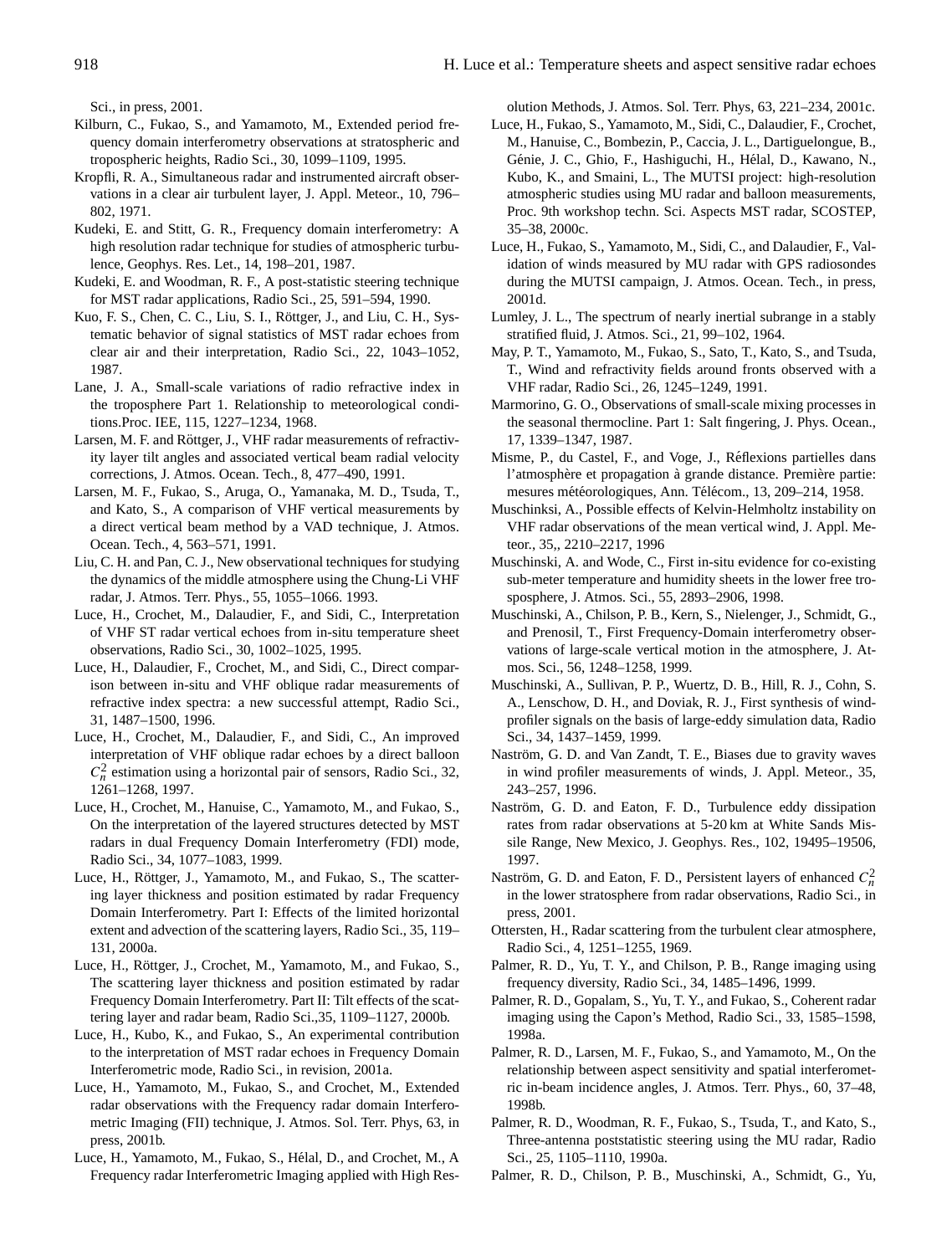T.-Y., and Steinhagen, H., SOMARE-99: Observations of tropospheric scattering layers using multiple-frequency range imaging, Radio Sci., in press, 2001.

- Palmer, R. D., Woodman, R. F., Fukao, S., Larsen, M. F., Yamamoto, M., Tsuda, T., and Kato, S., Frequency domain interferometry observations of tropo/stratospheric layers using the MU radar: description and first results, Geophys. Res. Lett., 17, 2189–2192, 1990b.
- Palmer, R. D., Larsen, M. F., Woodman, R. F., Fukao, S., Yamamoto, M., Tsuda, T., and Kato, S., VHF radar interferometry measurements of vertical velocities and the effect of tilted refractivity surfaces on standard Doppler measurements, Radio Sci., 26, 417–427, 1991.
- Palmer, R. D., Larsen, M. F., Sheppard, E. L., Fukao, S., Yamamoto, M., Tsuda, T., and Kato, S., Poststatistic steering wind estimation in the troposphere and lower stratosphere, Radio Sci., 28, 261– 271, 1993.
- Pelegri, J. L. and Sangra, L., A mechanism for layer formation in stratified geophysical flows, J. Geophys. Res., 103, 679–693, 1998.
- Phillips, O. M., Turbulence in a strongly stratified fluid Is it unstable?, Deep Sea Res., 19, 79–81, 1972.
- Ratcliffe, J. A., Some aspects of diffraction theory and their application to the ionosphere, Rep. Prog. Phys., 19, 188–267, 1956.
- Röttger, J., Reflection and scattering of VHF radar signals from atmospheric refractivity structures, Radio Sci., 15, 259–276, 1980a.
- Röttger, J., Structure and dynamics of the stratosphere and the mesosphere revealed by VHF radar investigations, Pure Appl. Geophys., 118, 494–527, 1980b.
- Röttger, J., Comparisons of reflectivity and wind profiles measured on 46.8 MHz and 430 MHz at the Arecibo Observatory, Handbook for MAP, S. A. Bowhill and B. Edwards, Eds., 20, 307–308, published by SCOSTEP Secreatariat University of ILLinois, Urbana, 1986.
- Röttger, J., ST radar observations of atmospheric waves over mountainous areas: a review, Ann. Geophysicae, 18, 750–765, 2000.
- Röttger, J., Radar investigations of the mesosphere, stratosphere, and the troposphere over Svalbard, Advances in Polar Upper Atmosphere Research, National Inst. Polar Res., Japan, in press, 2001.
- Röttger, J. and Liu, C. H., Partial reflection and scattering of VHF radar signals from the clear air atmosphere, Geophys. Res. Lett., 5, 357–360, 1978.
- Röttger, J. and Schmidt, G., High resolution VHF radar sounding of the troposphere and stratosphere, IEEE trans. Geosci. Electron., GE-17, 182–189, 1979.
- Röttger, J. and Ierkic, H. M., Postbeam steering and interferometry applications of VHF radars to study winds, waves, and turbulence in the lower and middle atmosphere, Radio Sci., 20, 1461– 1480, 1985.
- Röttger, J. and Larsen, M. F., UHF/VHF radar techniques for atmospheric research and wind profiler applications, 235-281, Chapter 21a, Radar in Meteorology: Battan Memorial and 40th anniversary, Ed Atlas, AMS, Boston, 1990.
- Röttger, J., Czechowsky, P., and Schmidt, G., First low-power VHF radar observations of tropospheric, stratospheric and mesospheric winds and turbulence in the lower and middle atmosphere, J. Atmos. Terr. Phys., 43, 789–800, 1981.
- Röttger, J., Su, S. Y., Pan, C. J., Liu, C. H., and Wu, C. H., SDI-FDI detection of lightning echoes with the Chung-Li VHF radar: Three-dimensional interferometry, Proc. 9th workshop

techn. Sci. Aspects MST radar, SCOSTEP, 51–54, 2000b.

- Röttger, J., Liu, C. H., Chao, J. K., Chen, A. J., Pan, C. J., and Fu, I.-J., Spatial interferometer measurements with the Chung-Li VHF radar, Radio Sci., 25, 503–515, 1990.
- Röttger, J., Luce, H., Yamamoto, M., Fukao, S., Liu, C. H., Pan, C. J., Su, S. Y., and Wu, C. H., Combined high-time resolution SDI-FDI experiments with VHF radars, Proc. 9th workshop techn. Sci. Aspects MST radar, SCOSTEP, 47–50, 2000a.
- Rüster, R., Naström, G. D., and Schmidt, G., High-resolution VHF radar measurements in the troposphere with a vertically pointing beam, J. Appl. Meteorol., 37, 1522–1529, 1998.
- Saada, K., Contribution l'tude des ondes de gravit et de la turbulence en air clair par radar ST, Phd Thesis, Toulon-Var University, 1996.
- Sato, T. and Woodman, R. F., Fine altitude resolution observations of stratospheric turbulent layers by the Arecibo 430 MHz radar, J. Atmos. Sci., 39, 2546–2552, 1982.
- Sato, T., Tsuda, T., Kato, S., Morimoto, M., Fukao, S., and Kimura, I., High-resolution MST observations of turbulence by using the MU radar, Radio Sci., 20, 1452–1460, 1985.
- Saxton, J. A., Lane, J. A., Meadows, R. W., and Matthews, R. A., Layer structure of the troposphere, Proc. Inst. Electr. Eng., 111, 275–283, 1964.
- Schubert, J. F., Acoustic detection of momentum transfer during the abrupt transition from a laminar to a turbulent atmospheric boundary layer, J. Appl. Meteor., 16, 1292–1297, 1997.
- Sheen, D. R., Liu, C. H., and Röttger, J., A study of signal statistics of VHF radar echoes from clear air, J. Atmos. Terr. Phys., 47, 675–684, 1985.
- Shur, G. H., Experimental studies of the energy spectrum of atmospheric turbulence, Proc. Cent. Aerol. Obs. USSR, 15, 79–90, 1962.
- Smyth, W. D. and Moum, J. N., Length scales of turbulence in stably stratified mixing layers, Phys. Fluids, 12, 1327–1342, 2000.
- Tatarski, V. I., The effects of the turbulent atmosphere on wave propagation, 74–76, U.S., Department of Commerce, Washington, DC, 1971.
- Thorpe, S. A., Turbulence and mixing in a Scottish loch, Phil. Trans. Roy. Soc. London, A286, 125–181, 1977.
- Thorpe, S. A., Transitional phenomena and the development of turbulence in stratified fluids: a review, J. Geophys. Res., 92, 5231– 5248, 1987.
- Tozza, J. R., Hanuise, C., and Gresillon, D., Characterization of atmospheric turbulence by a Lagrangian description, Proc. 9th workshop techn. Sci. Aspects MST radar, SCOSTEP, 218–221, 2000.
- Tsuda, T., Van Zandt, T. E., and Saito, H., Zenith-angle dependence of VHF specular reflection echoes in the lower atmosphere, J. Atmos. Terr. Phys., 59, 761–776, 1997a.
- Tsuda, T., Gordon, W. E., and Saito, H., Azimuth-angle variations of specular reflection echoes in the lower atmosphere observed with the MU radar, J. Atmos. Terr. Phys., 59, 777–784, 1997b.
- Tsuda, T., May, P. T., Kato, S., and Fukao, S., Simultaneous observations of reflection echoes and refractive index gradient in the troposphere and lower stratosphere, Radio sci., 23, 655–665, 1988.
- Tsuda, T., Sato, T., Hirose, K., Fukao, S., and Kato, S., MU radar observations of the aspect sensitivity of backscattered VHF echo power in the troposphere and the lower strtosphere, Radio Sci., 21, 971–980, 1986.
- Van Baelen, J. S., Richmond, A. D., Tsuda, T., Avery, S. K., Kato, S., Fukao, S., and Yamamoto, M., Radar interferometry tech-